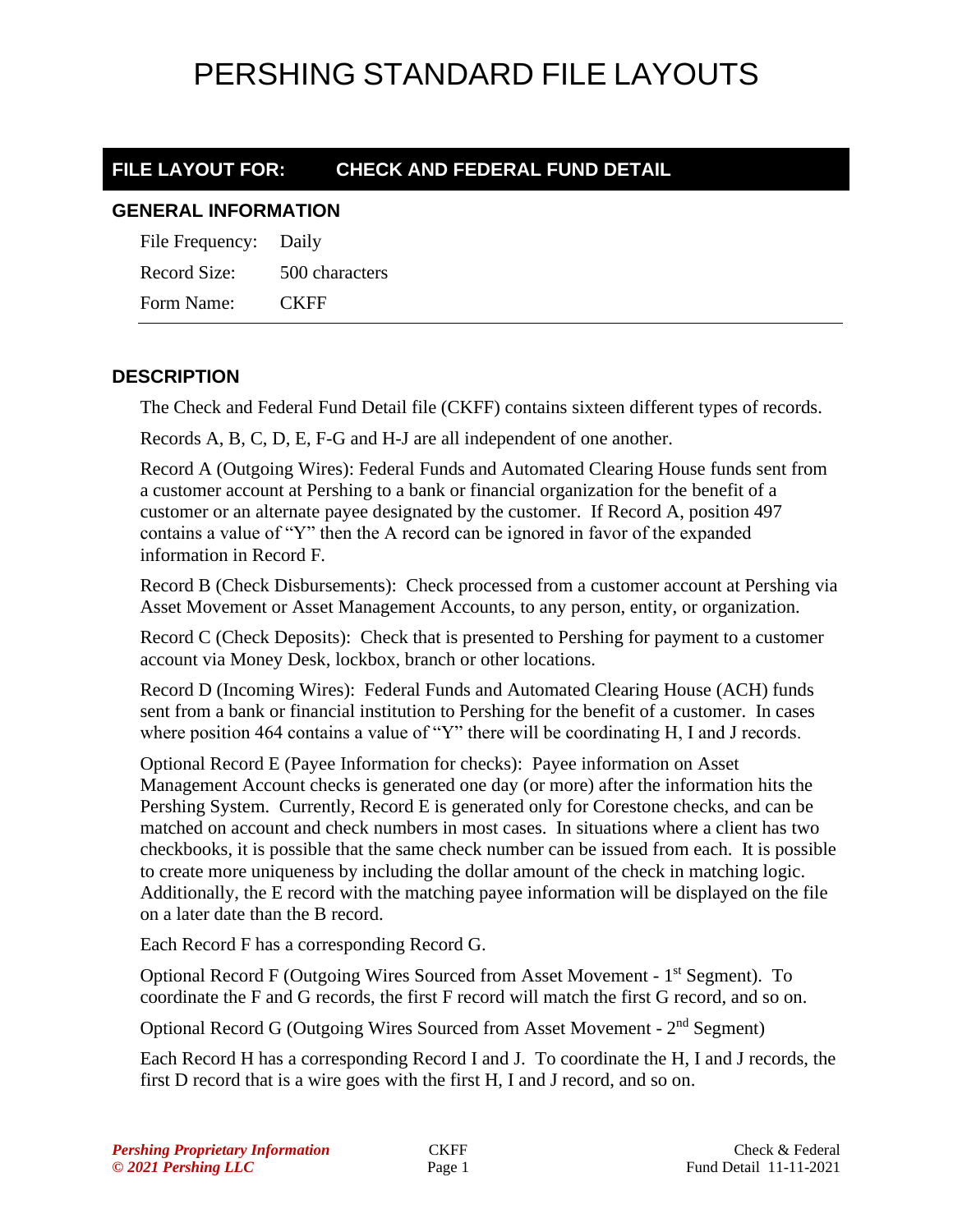Optional Record H (Incoming Wires - 1st Segment): Contains additional information for Federal Funds and Automated Clearing House funds sent from a bank or financial institution to Pershing for the benefit of a customer. In most cases, this should be the sending bank information.

Optional Record I (Incoming Wires - 2nd Segment)

Optional Record J (Incoming Wires - 3rd Segment)

Records K & L are reserved.

Each Record M has a corresponding Record N:

Optional Record M (Outgoing Non-USD Wires Sourced from Asset Movement - 1<sup>st</sup> Segment)

Optional Record N (Outgoing Non-USD Wires Sourced from Asset Movement - 2<sup>nd</sup> Segment)

Each Record O has corresponding P, Q and R Records.

Optional Record O (Incoming Non-USD Wires - 1<sup>st</sup> Segment)

Optional Record P (Incoming Non-USD Wires - 2<sup>nd</sup> Segment)

Optional Record Q (Incoming Non-USD Wires - 3rd Segment)

Optional Record R (Incoming Non-USD Wires - 4<sup>th</sup> Segment)

The file also contains a header record and a trailer record, confirming the beginning and end of the file, the date the file was created and the file's total number of records.

The symbol " $\mathbf{B}$ " is used on our standard files to represent spaces.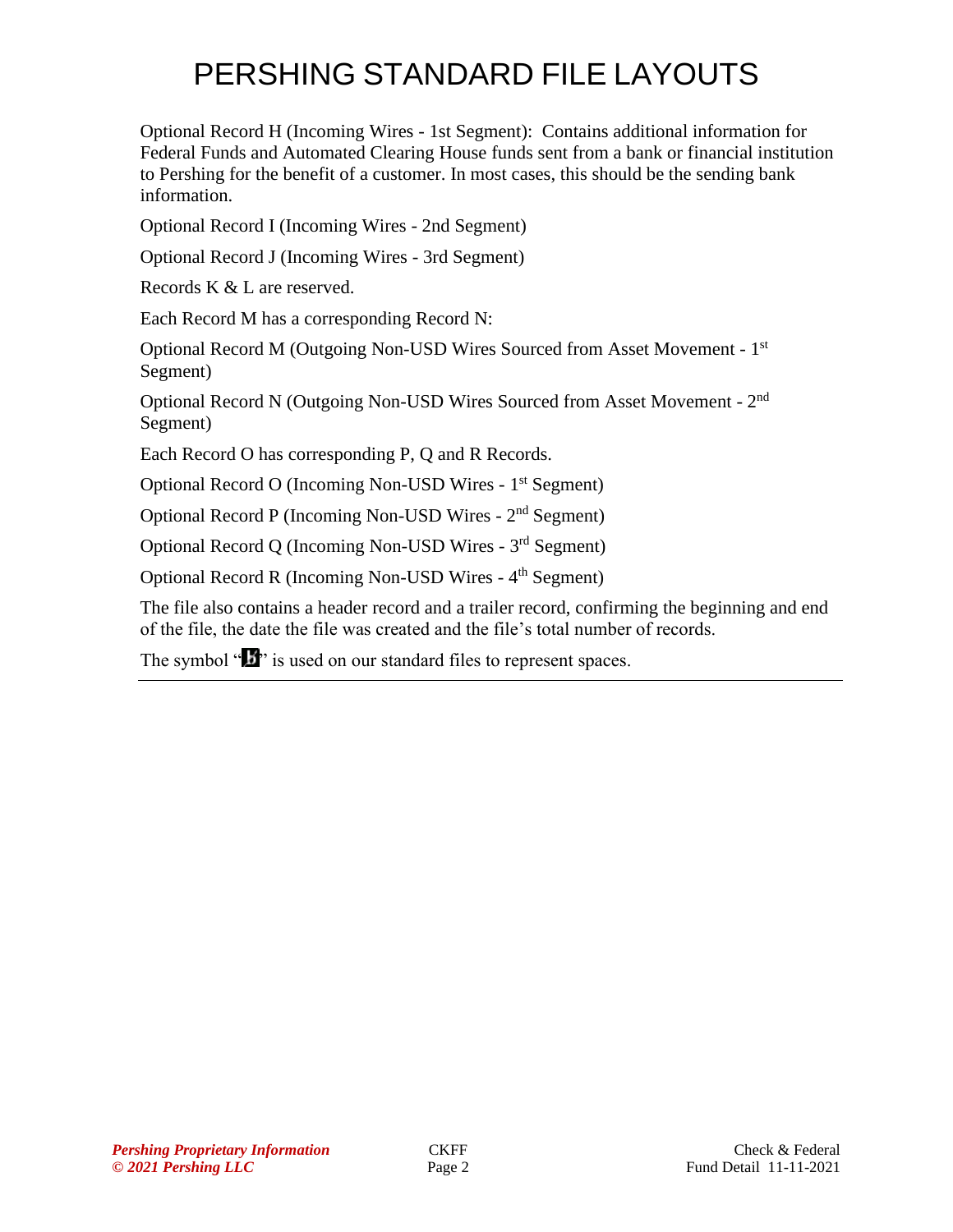### **FILE LAYOUT SPECIFICATIONS**

### **HEADER RECORD**

| <b>POSITION</b> | <b>PICTURE</b> | <b>TYPE</b> | <b>DESCRIPTION</b>                                                                                                                                              |
|-----------------|----------------|-------------|-----------------------------------------------------------------------------------------------------------------------------------------------------------------|
| $001 - 018$     | X(18)          | AN          | Literally "BOF $\overline{5}$ $\overline{5}$ $\overline{5}$ $\overline{5}$ $\overline{5}$ $\overline{5}$ $\overline{5}$ PERSHING $\overline{5}$ " (beginning of |
|                 |                |             | Pershing file)                                                                                                                                                  |
| 019-036         | X(18)          | AN          | Literally "CHECK <b>B</b> & BFUND BDTL 5 3"                                                                                                                     |
| 037-046         | X(10)          | AN          | Literally " $\mathbf{J}_{\text{DATA}}$ $\mathbf{J}_{\text{OF}}$ $\mathbf{J}_{\text{B}}$ "                                                                       |
| 047-056         | X(10)          | AN          | DATE OF DATA = " $MM/DD/CCYY"$                                                                                                                                  |
| 057-067         | X(11)          | AN          | Literally " $\bm{B}$ TO $\bm{B}$ REMOTE $\bm{B}$ "                                                                                                              |
| 068-071         | X(04)          | AN          | REMOTE $ID = "XXX"$                                                                                                                                             |
| 072-085         | X(14)          | AN          | Literally " $\boldsymbol{b}$ BEGINS $\boldsymbol{b}$ HERE $\boldsymbol{b}$ $\boldsymbol{b}$ "                                                                   |
| 086-095         | X(10)          | AN          | $RUN\ DATE = "MM/DD/CCYY"$                                                                                                                                      |
| 096-096         | X(01)          | AN          | Not Used                                                                                                                                                        |
| 097-104         | X(08)          | AN          | $RUN TIME = "HH:MM:SS"$                                                                                                                                         |
| 105-499         | X(395)         | AN          | Not Used                                                                                                                                                        |
| 500-500         | X(01)          | AN          | Literally "A"; indicates the end of the header record                                                                                                           |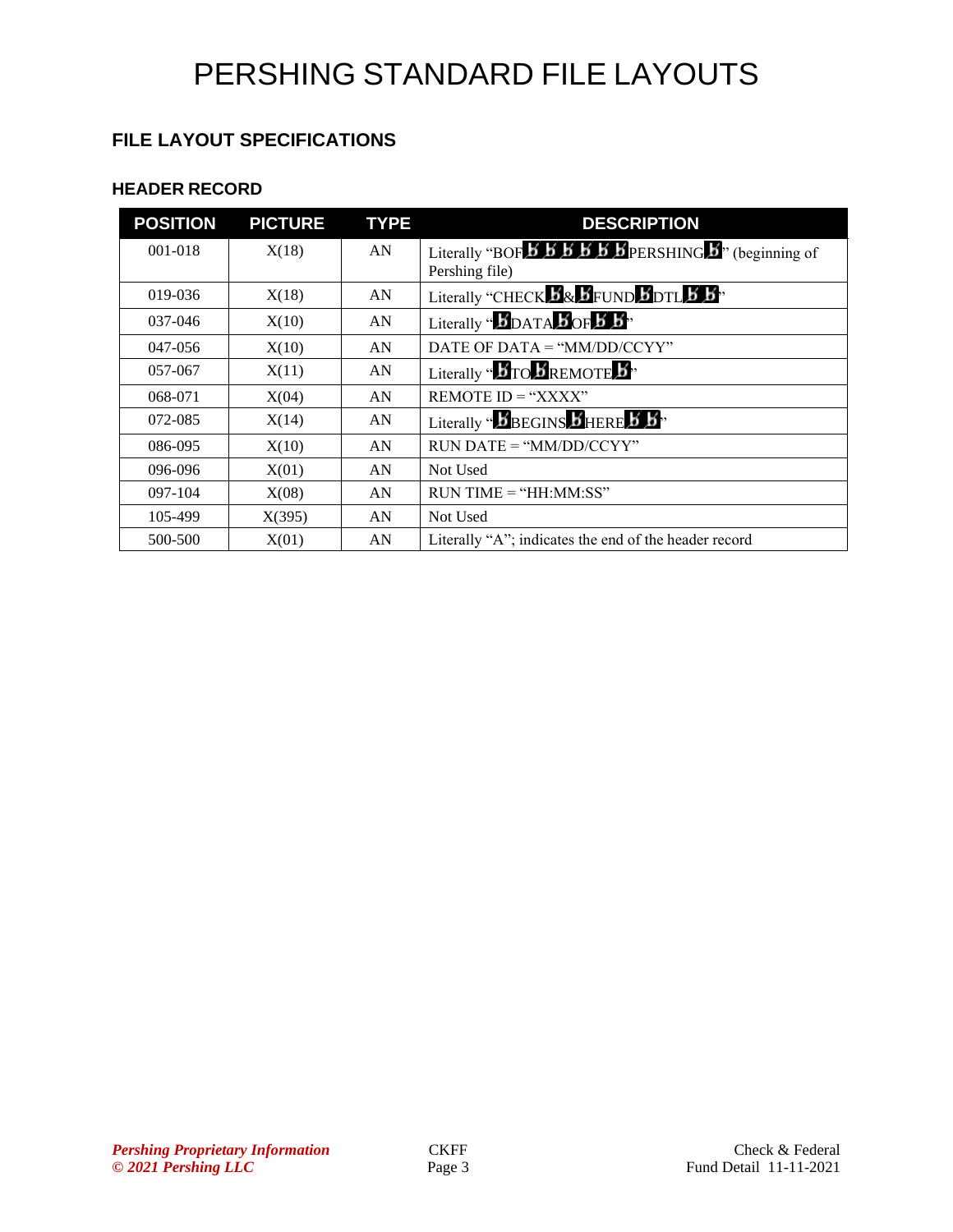### **DETAIL RECORD A: OUTGOING WIRES**

| <b>POSITION</b> | <b>PICTURE</b> | <b>TYPE</b> | <b>DESCRIPTION</b>                                                                                                                                                                                  |  |
|-----------------|----------------|-------------|-----------------------------------------------------------------------------------------------------------------------------------------------------------------------------------------------------|--|
| $001 - 002$     | X(02)          | AN          | TRANSACTION CODE = "CF"                                                                                                                                                                             |  |
| $003 - 003$     | X(01)          | AN          | $RECORD TYPE = "A"$                                                                                                                                                                                 |  |
| $004 - 009$     | 9(06)          | $\mathbf N$ | RECORD ID SEQUENCE NUMBER; begins with "00000001"                                                                                                                                                   |  |
| $010 - 019$     | X(10)          | AN          | ACCOUNT NUMBER, including Office (3), Base Account (6)<br>and Type (1); values for Type include:                                                                                                    |  |
|                 |                |             | " $0$ " = Cash on Delivery                                                                                                                                                                          |  |
|                 |                |             | " $1$ " = Cash/Principal accounting for Bank Custody                                                                                                                                                |  |
|                 |                |             | " $2"$ = Margin                                                                                                                                                                                     |  |
|                 |                |             | " $3"$ = Short                                                                                                                                                                                      |  |
|                 |                |             | " $8$ " = Precious Metals                                                                                                                                                                           |  |
|                 |                |             | "9" = Income/Income accounting for Bank Custody                                                                                                                                                     |  |
| $020 - 034$     | 9(13)v9(02)    | $\mathbf N$ | TRANSACTION AMOUNT; amount of the fed fund being sent                                                                                                                                               |  |
| $035 - 035$     | X(01)          | AN          | TRANSACTION AMOUNT SIGN; values include:                                                                                                                                                            |  |
|                 |                |             | " $-$ " = Negative                                                                                                                                                                                  |  |
|                 |                |             | "+" = $Positive$                                                                                                                                                                                    |  |
|                 |                |             | " $\cdots$ "" = Unavailable or Zero Value                                                                                                                                                           |  |
| $036 - 038$     | X(03)          | AN          | INVESTMENT PROFESSIONAL (IP) NUMBER                                                                                                                                                                 |  |
| $039 - 316$     | X(278)         | AN          | Not Used for ACH transactions                                                                                                                                                                       |  |
|                 |                |             | The following fields represent a redefine of 039-316 and will be populated for outgoing wires. If these fields<br>(Intermediary and Beneficiary) are populated, then 317-496 will not be populated. |  |
| $039 - 072$     | X(34)          | AN          | <b>INTERMEDIARY INSTITUTION</b>                                                                                                                                                                     |  |
| $073 - 107$     | X(35)          | AN          | <b>INTERMEDIARY DESCRIPTION 1</b>                                                                                                                                                                   |  |
| $108 - 142$     | X(35)          | AN          | <b>INTERMEDIARY DESCRIPTION 2</b>                                                                                                                                                                   |  |
| 143 - 176       | X(34)          | AN          | ACCOUNT WITH INSTITUTION                                                                                                                                                                            |  |
| $177 - 211$     | X(35)          | AN          | <b>BENEFICIARY CUSTOMER 1</b>                                                                                                                                                                       |  |
| $212 - 246$     | X(35)          | AN          | <b>BENEFICIARY CUSTOMER 2</b>                                                                                                                                                                       |  |
| $247 - 281$     | X(35)          | AN          | <b>BENEFICIARY CUSTOMER 3</b>                                                                                                                                                                       |  |
| 282 - 316       | X(35)          | AN          | <b>BENEFICIARY CUSTOMER 4</b>                                                                                                                                                                       |  |
| 317 - 336       | X(20)          | AN          | OUTGOING WIRES ADDITIONAL INFO 1 (or<br><b>DESCRIPTION OF TRANSACTION if ACH transaction</b> )                                                                                                      |  |
| 337 - 356       | X(20)          | AN          | OUTGOING WIRES ADDITIONAL INFO 2 (or ABA                                                                                                                                                            |  |
|                 |                |             | NUMBER if ACH transaction, literal "ACH 29999999999")                                                                                                                                               |  |
| $357 - 376$     | X(20)          | AN          | OUTGOING WIRES ADDITIONAL INFO 3 (or DDA<br>NUMBER if ACH transaction)                                                                                                                              |  |
| 377 - 496       | X(120)         | AN          | Not Used (for ACH transactions)                                                                                                                                                                     |  |
|                 |                |             | The following fields represent a redefine of positions 377-496 and will be populated if Intermediary and<br>Beneficiary information is not populated.                                               |  |
| 377 - 396       | X(20)          | AN          | OUTGOING WIRES/ACH ADDITIONAL INFO 4                                                                                                                                                                |  |
| $397 - 416$     | X(20)          | AN          | OUTGOING WIRES/ACH ADDITIONAL INFO 5                                                                                                                                                                |  |
| $417 - 436$     | X(20)          | AN          | OUTGOING WIRES/ACH ADDITIONAL INFO 6                                                                                                                                                                |  |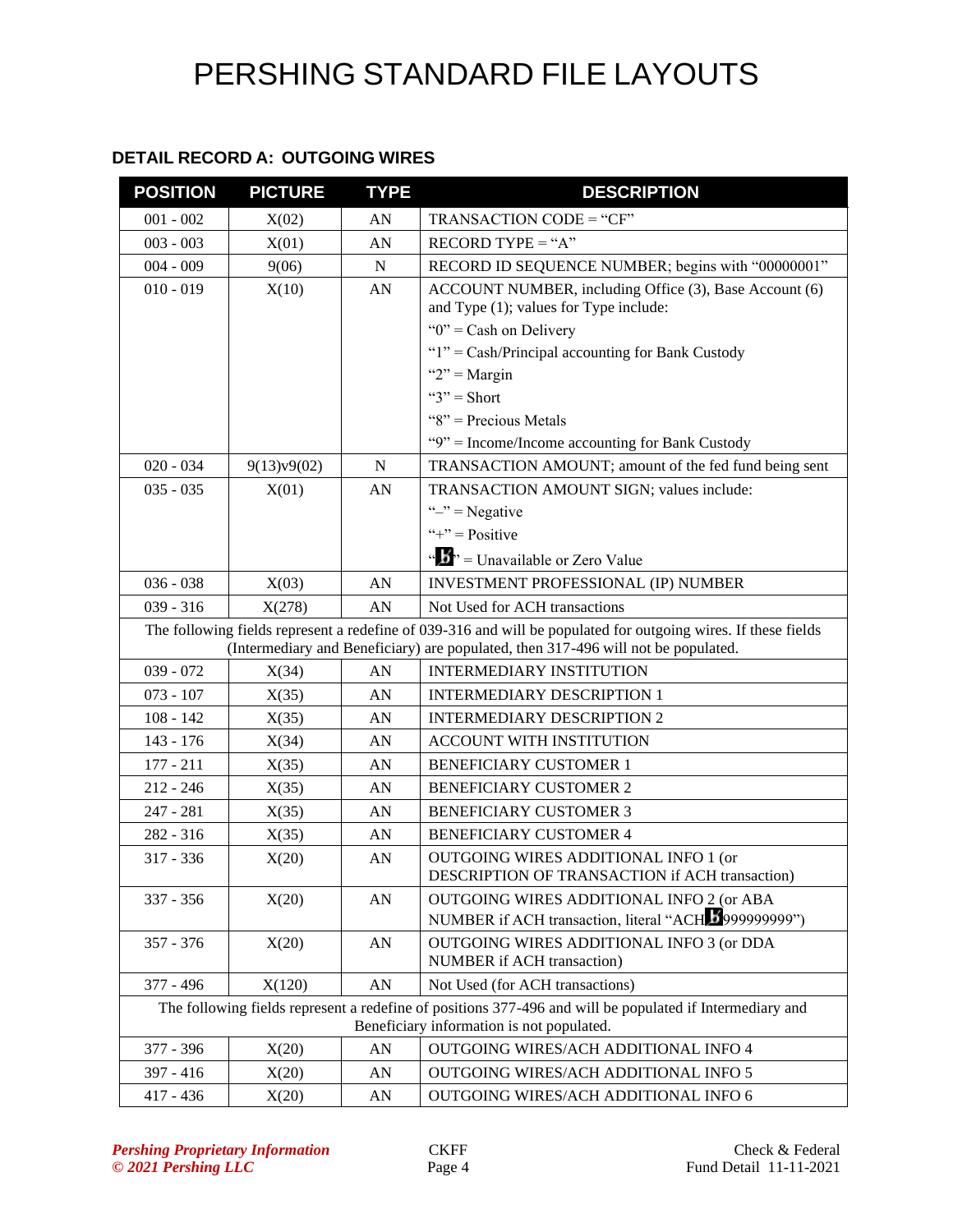| <b>POSITION</b> | <b>PICTURE</b> | <b>TYPE</b> | <b>DESCRIPTION</b>                                            |  |
|-----------------|----------------|-------------|---------------------------------------------------------------|--|
| $437 - 456$     | X(20)          | AN          | OUTGOING WIRES/ACH ADDITIONAL INFO 7                          |  |
| $457 - 476$     | X(20)          | AN          | <b>OUTGOING WIRES/ACH ADDITIONAL INFO 8</b>                   |  |
| 477 - 496       | X(20)          | AN          | OUTGOING WIRES/ACH ADDITIONAL INFO 9                          |  |
| 497 - 497       | X(01)          | AN          | DUPLICATE RECORD INDICATOR; for Fed Funds; values<br>include: |  |
|                 |                |             | "Y" = Record Duplicated in Records "F" & "G"                  |  |
|                 |                |             | " $\mathbf{B}$ " = Record Not Duplicated in Records "F" & "G" |  |
| $498 - 499$     | X(02)          | AN          | Not Used                                                      |  |
| $500 - 500$     | X(01)          | AN          | Literally "X"; indicates the end of detail record A           |  |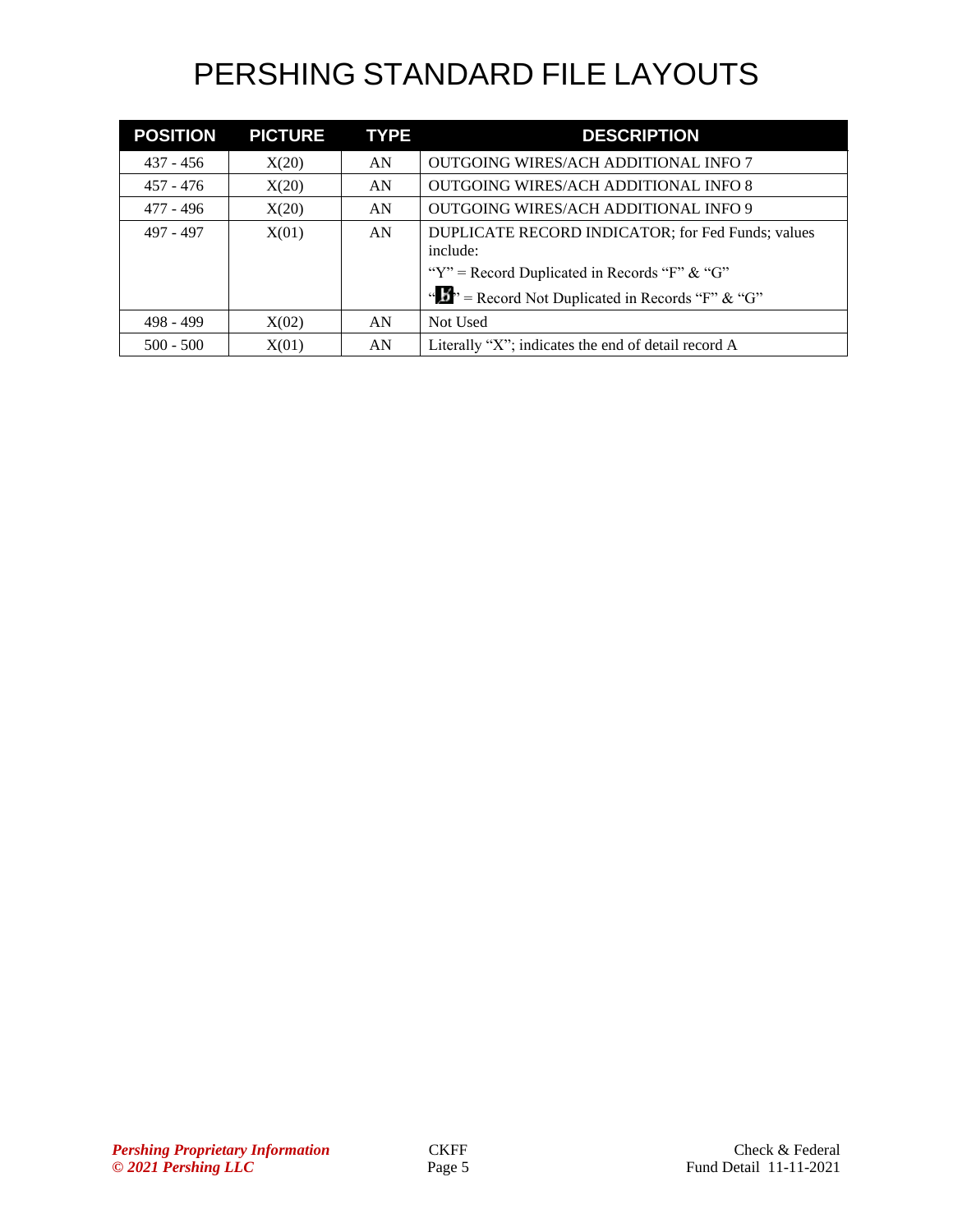### **DETAIL RECORD B: CHECK DISBURSEMENTS**

| <b>POSITION</b> | <b>PICTURE</b>                                                                                                             | <b>TYPE</b> | <b>DESCRIPTION</b>                                      |  |
|-----------------|----------------------------------------------------------------------------------------------------------------------------|-------------|---------------------------------------------------------|--|
| $001 - 002$     | X(02)                                                                                                                      | AN          | TRANSACTION CODE = "CF"                                 |  |
| $003 - 003$     | X(01)                                                                                                                      | AN          | $RECORD TYPE = "B"$                                     |  |
| $004 - 009$     | 9(06)                                                                                                                      | N           | RECORD ID SEQUENCE NUMBER; begins with "00000001"       |  |
| $010 - 019$     | X(10)                                                                                                                      | AN          | ACCOUNT NUMBER, including Office (3), Base Account (6), |  |
|                 |                                                                                                                            |             | and Type (1); see Record A for values                   |  |
| $020 - 034$     | 9(13)v9(02)                                                                                                                | ${\bf N}$   | TRANSACTION AMOUNT; amount of check                     |  |
| $035 - 035$     | X(01)                                                                                                                      | AN          | TRANSACTION AMOUNT SIGN; values include:                |  |
|                 |                                                                                                                            |             | " $-$ " = Negative                                      |  |
|                 |                                                                                                                            |             | "+" = $Positive$                                        |  |
|                 |                                                                                                                            |             | " $\frac{1}{2}$ " = Unavailable or Zero Value           |  |
| $036 - 038$     | X(03)                                                                                                                      | AN          | INVESTMENT PROFESSIONAL (IP) NUMBER                     |  |
| $039 - 070$     | X(32)                                                                                                                      | AN          | PAYEE INFORMATION 1                                     |  |
| $071 - 102$     | X(32)                                                                                                                      | AN          | PAYEE INFORMATION 2                                     |  |
| $103 - 134$     | X(32)                                                                                                                      | AN          | PAYEE INFORMATION 3                                     |  |
|                 | If Payee Information above (039-070) is not available,<br>the following Additional Information (135-314) will be populated |             |                                                         |  |
| $135 - 154$     |                                                                                                                            | AN          | CHECK NUMBER (or CHECK DISBURSEMENTS                    |  |
|                 | X(20)                                                                                                                      |             | <b>ADDITIONAL INFO 1)</b>                               |  |
| $155 - 174$     | X(20)                                                                                                                      | AN          | CHECK DISBURSEMENTS ADDITIONAL INFO 2                   |  |
| $175 - 194$     | X(20)                                                                                                                      | AN          | CHECK DISBURSEMENTS ADDITIONAL INFO 3                   |  |
| $195 - 214$     | X(20)                                                                                                                      | AN          | CHECK DISBURSEMENTS ADDITIONAL INFO 4                   |  |
| $215 - 234$     | X(20)                                                                                                                      | AN          | CHECK DISBURSEMENTS ADDITIONAL INFO 5                   |  |
| $235 - 254$     | X(20)                                                                                                                      | AN          | CHECK DISBURSEMENTS ADDITIONAL INFO 6                   |  |
| $255 - 274$     | X(20)                                                                                                                      | AN          | CHECK DISBURSEMENTS ADDITIONAL INFO 7                   |  |
| $275 - 294$     | X(20)                                                                                                                      | AN          | CHECK DISBURSEMENTS ADDITIONAL INFO 8                   |  |
| $295 - 314$     | X(20)                                                                                                                      | AN          | <b>CHECK DISBURSEMENTS ADDITIONAL INFO 9</b>            |  |
| $315 - 315$     | X(01)                                                                                                                      | AN          | THIRD PARTY INDICATOR; values include:                  |  |
|                 |                                                                                                                            |             | " $Y$ " = Third Party                                   |  |
|                 |                                                                                                                            |             | " $N$ " = First Party                                   |  |
| $316 - 499$     | X(184)                                                                                                                     | AN          | Not Used                                                |  |
| $500 - 500$     | X(01)                                                                                                                      | AN          | Literally "X"; indicates the end of detail record B     |  |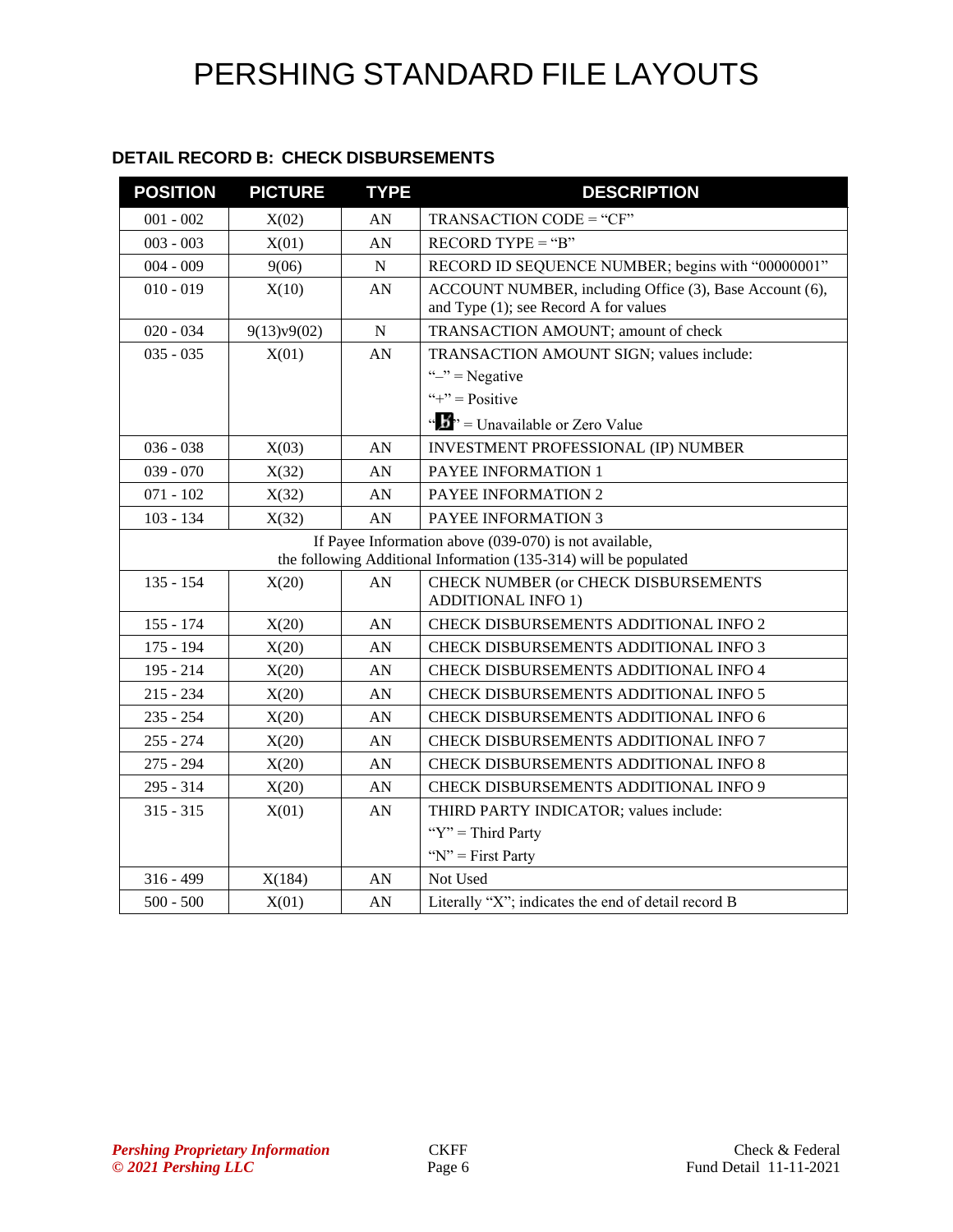### **DETAIL RECORD C: CHECK DEPOSITS**

| <b>POSITION</b> | <b>PICTURE</b> | <b>TYPE</b> | <b>DESCRIPTION</b>                                                                               |  |
|-----------------|----------------|-------------|--------------------------------------------------------------------------------------------------|--|
| $001 - 002$     | X(02)          | AN          | TRANSACTION CODE = "CF"                                                                          |  |
| $003 - 003$     | X(01)          | AN          | $RECORD$ TYPE = " $C$ "                                                                          |  |
| $004 - 009$     | 9(06)          | ${\bf N}$   | RECORD ID SEQUENCE NUMBER; begins with "00000001"                                                |  |
| $010 - 019$     | X(10)          | AN          | ACCOUNT NUMBER, including Office (3), Base Account (6),<br>and Type (1); see Record A for values |  |
| $020 - 034$     | 9(13)v9(02)    | ${\bf N}$   | TRANSACTION AMOUNT; amount of deposit                                                            |  |
| $035 - 035$     | X(01)          | AN          | TRANSACTION AMOUNT SIGN; values include:                                                         |  |
|                 |                |             | " $-$ " = Negative                                                                               |  |
|                 |                |             | "+" = $Positive$                                                                                 |  |
|                 |                |             | " $\mathbf{F}$ " = Unavailable or Zero Value                                                     |  |
| $036 - 038$     | X(03)          | AN          | INVESTMENT PROFESSIONAL (IP) NUMBER                                                              |  |
| $039 - 039$     | X(01)          | AN          | DESCRIPTION CODE; values include:                                                                |  |
|                 |                |             | Values for Retail Accounts:                                                                      |  |
|                 |                |             | " $\mathbf{b}$ " = Not Available                                                                 |  |
|                 |                |             | "A" and " $0$ " = Checks Received                                                                |  |
|                 |                |             | "B" = Dividend/Interest Received                                                                 |  |
|                 |                |             | " $C$ " = Purchase of Securities                                                                 |  |
|                 |                |             | " $D$ " = Alliance Purchase                                                                      |  |
|                 |                |             | "E" = IRA/KEOGH Deposit Current Year                                                             |  |
|                 |                |             | "F" = IRA/KEOGH Deposit Previous Year                                                            |  |
|                 |                |             | "G" = IRA/KEOGH Deposit Rollover                                                                 |  |
|                 |                |             | " $H$ " = Contribution                                                                           |  |
|                 |                |             | "J" = Monetary Instrument Received                                                               |  |
|                 |                |             | "K" = Cashier's Check                                                                            |  |
|                 |                |             | " $L$ " = Money Order                                                                            |  |
|                 |                |             | "M" = Second Party Checks                                                                        |  |
|                 |                |             | <b>Values for Retirement Accounts:</b>                                                           |  |
|                 |                |             | "1" = Employee Deferral                                                                          |  |
|                 |                |             | " $2$ " = Employer Matching                                                                      |  |
|                 |                |             | " $3$ " = Voluntary After Tax                                                                    |  |
|                 |                |             | "4" = Qualified Non Elect Contribution                                                           |  |
|                 |                |             | "5" = Qualified Match Contribution                                                               |  |
|                 |                |             | "6" = ROTH IRA Contribution from IRA                                                             |  |
|                 |                |             | "7" = Conversion Fee Paid                                                                        |  |
|                 |                |             | " $8$ " = Recharacterization                                                                     |  |
|                 |                |             | " $9$ " = Reconversion                                                                           |  |
|                 |                |             | " $A$ " = QRP Loan Interest                                                                      |  |
|                 |                |             | "B" = Employee Deferral Previous Year                                                            |  |
|                 |                |             | "C" = QRP Loan Fee Payment                                                                       |  |
|                 |                |             | " $J$ " = Administration Fee<br>(cont.)                                                          |  |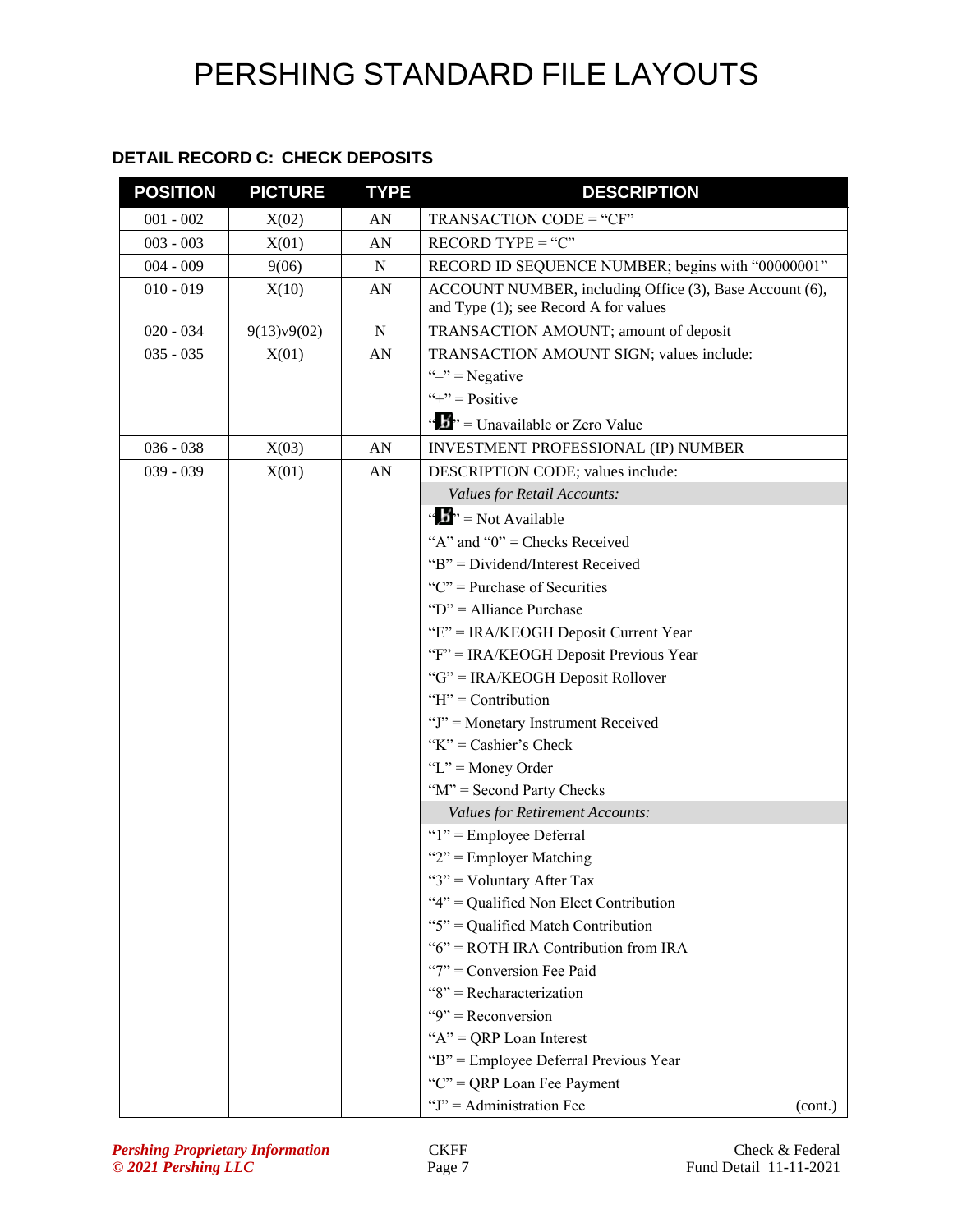| <b>POSITION</b> | <b>PICTURE</b> | <b>TYPE</b> | <b>DESCRIPTION</b>                                                                                                                                                         |  |
|-----------------|----------------|-------------|----------------------------------------------------------------------------------------------------------------------------------------------------------------------------|--|
|                 |                |             | " $K$ " = Current Year Contribution                                                                                                                                        |  |
|                 |                |             | "L" = Current Year Employer (Non-Deferral)                                                                                                                                 |  |
|                 |                |             | "M" = Maintenance Fee Paid                                                                                                                                                 |  |
|                 |                |             | " $N$ " = Rollover Contribution                                                                                                                                            |  |
|                 |                |             | "O" = Previous Year Contribution                                                                                                                                           |  |
|                 |                |             | "P" = Previous Year Employer (Non-Deferral)                                                                                                                                |  |
|                 |                |             | "Q" = Partnership Distribution                                                                                                                                             |  |
|                 |                |             | "R" = Special Product Fee                                                                                                                                                  |  |
|                 |                |             | "S" = Transfer                                                                                                                                                             |  |
|                 |                |             | "T" = Termination Fee Paid                                                                                                                                                 |  |
|                 |                |             | " $V$ " = QRP Maintenance Fee                                                                                                                                              |  |
|                 |                |             | "W" = QRP Termination Fee                                                                                                                                                  |  |
|                 |                |             | " $X$ " = QRP Forfeiture Contribution                                                                                                                                      |  |
|                 |                |             | "Y" = QRP Forfeiture Reversal                                                                                                                                              |  |
|                 |                |             | " $Z$ " = QRP Loan Repayment                                                                                                                                               |  |
| $040 - 059$     | X(20)          | AN          | DESCRIPTION; literal of DESCRIPTION CODE above                                                                                                                             |  |
|                 |                |             | If the Description field above is not populated, the fields of Additional Information below will be populated                                                              |  |
| $060 - 079$     | X(20)          | AN          | ADDITIONAL DESCRIPTION, continued from DESCRIPTION<br>above, if DESCRIPTION field is populated (or CHECK<br>DEPOSIT ADDITIONAL INFO 1; if description is not<br>populated) |  |
| $080 - 099$     | X(20)          | AN          | CHECK DEPOSIT ADDITIONAL INFO 2                                                                                                                                            |  |
| $100 - 119$     | X(20)          | AN          | CHECK DEPOSIT ADDITIONAL INFO 3                                                                                                                                            |  |
| $120 - 139$     | X(20)          | AN          | CHECK DEPOSIT ADDITIONAL INFO 4                                                                                                                                            |  |
| $140 - 159$     | X(20)          | AN          | CHECK DEPOSIT ADDITIONAL INFO 5                                                                                                                                            |  |
| $160 - 179$     | X(20)          | AN          | CHECK DEPOSIT ADDITIONAL INFO 6                                                                                                                                            |  |
| 180 - 199       | X(20)          | AN          | CHECK DEPOSIT ADDITIONAL INFO 7                                                                                                                                            |  |
| $200 - 219$     | X(20)          | AN          | CHECK DEPOSIT ADDITIONAL INFO 8                                                                                                                                            |  |
| $220 - 239$     | X(20)          | AN          | CHECK DEPOSIT ADDITIONAL INFO 9                                                                                                                                            |  |
| 240 - 499       | X(260)         | AN          | Not Used                                                                                                                                                                   |  |
| $500 - 500$     | X(01)          | AN          | Literally "X"; indicates the end of detail record C                                                                                                                        |  |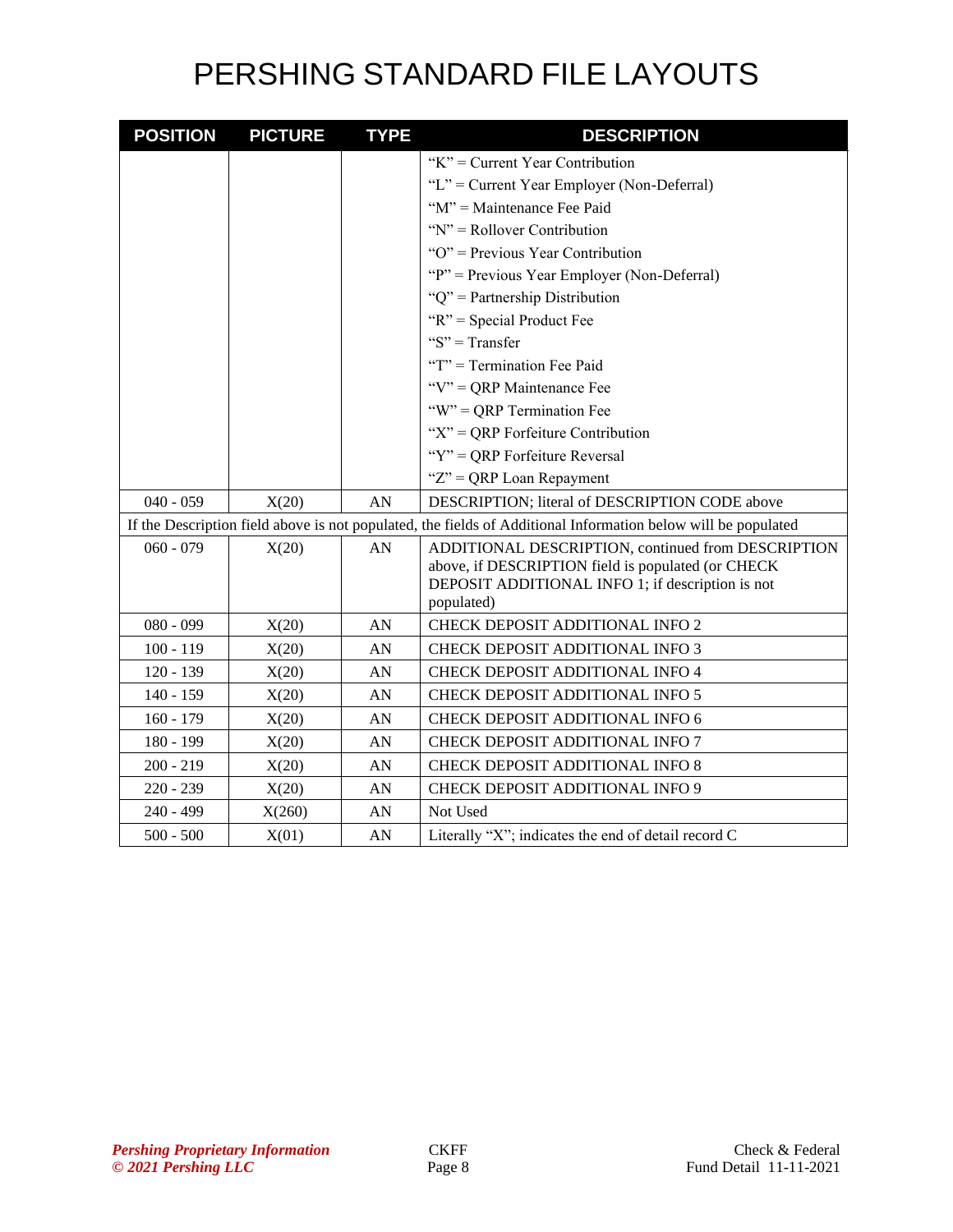### **DETAIL RECORD D: INCOMING WIRES**

| <b>POSITION</b> | <b>PICTURE</b> | <b>TYPE</b> | <b>DESCRIPTION</b>                                                                                                                                                                            |  |
|-----------------|----------------|-------------|-----------------------------------------------------------------------------------------------------------------------------------------------------------------------------------------------|--|
| $001 - 002$     | X(02)          | AN          | TRANSACTION CODE = "CF"                                                                                                                                                                       |  |
| $003 - 003$     | X(01)          | AN          | $RECORD$ TYPE = "D"                                                                                                                                                                           |  |
| $004 - 009$     | 9(06)          | $\mathbf N$ | RECORD ID SEQUENCE NUMBER; begins with "00000001"                                                                                                                                             |  |
| $010 - 019$     | X(10)          | AN          | ACCOUNT NUMBER, including Office (3), Base Account (6),<br>and Type (1); see Record A for values                                                                                              |  |
| $020 - 034$     | 9(13)v9(02)    | $\mathbf N$ | TRANSACTION AMOUNT; amount of Fed Fund being<br>received                                                                                                                                      |  |
| $035 - 035$     | X(01)          | AN          | TRANSACTION AMOUNT SIGN; values include:                                                                                                                                                      |  |
|                 |                |             | " $-$ " = Negative                                                                                                                                                                            |  |
|                 |                |             | "+" = $Positive$                                                                                                                                                                              |  |
|                 |                |             | " $\mathbf{J}$ " = Unavailable or Zero Value                                                                                                                                                  |  |
| $036 - 038$     | X(03)          | AN          | INVESTMENT PROFESSIONAL (IP) NUMBER                                                                                                                                                           |  |
| $039 - 073$     | X(35)          | AN          | ULTIMATE BENEFICIARY INFORMATION 1                                                                                                                                                            |  |
| $074 - 108$     | X(35)          | AN          | ULTIMATE BENEFICIARY INFORMATION 2                                                                                                                                                            |  |
| $109 - 143$     | X(35)          | AN          | ULTIMATE BENEFICIARY INFORMATION 3                                                                                                                                                            |  |
| 144 - 178       | X(35)          | AN          | ULTIMATE BENEFICIARY INFORMATION 4                                                                                                                                                            |  |
| $179 - 213$     | X(35)          | AN          | ULTIMATE BENEFICIARY INFORMATION 5                                                                                                                                                            |  |
| $214 - 248$     | X(35)          | AN          | ULTIMATE BENEFICIARY INFORMATION 6                                                                                                                                                            |  |
| 249 - 283       | X(35)          | AN          | <b>BANK NAME</b>                                                                                                                                                                              |  |
|                 |                |             | If Incoming Wire in position $464 = Y$ , then 284-463 is the Ordering Institution.<br>If the Incoming Wire field is blank, then this is either an ACH transaction, or additional information. |  |
| $284 - 303$     | X(20)          | AN          | ORDERING INSTITUTION INFO 1 (or DESCRIPTION OF<br>TRANSACTION if ACH transaction, or Additional Info 1)                                                                                       |  |
| $304 - 323$     | X(20)          | AN          | ORDERING INSTIT. INFO 2 (or ABA NUMBER if ACH                                                                                                                                                 |  |
|                 |                |             | transaction, literal "ACH 5999999999", or Additional Info 2)                                                                                                                                  |  |
| $324 - 343$     | X(20)          | AN          | ORDERING INSTITUTION INFO 3 (or DDA NUMBER if                                                                                                                                                 |  |
|                 |                |             | ACH transaction, or Additional Info 3)                                                                                                                                                        |  |
| $344 - 363$     | X(20)          | AN          | ORDERING INSTITUTION INFO 4 (or Additional Info 4)                                                                                                                                            |  |
| 364 - 383       | X(20)          | AN          | ORDERING INSTITUTION INFO 5 (or Additional Info 5)                                                                                                                                            |  |
| 384 - 403       | X(20)          | AN          | ORDERING INSTITUTION INFO 6 (or Additional Info 6)                                                                                                                                            |  |
| $404 - 423$     | X(20)          | AN          | ORDERING INSTITUTION INFO 7 (or Additional Info 7)                                                                                                                                            |  |
| $424 - 443$     | X(20)          | AN          | <b>ORDERING INSTITUTION INFO 8 (or Additional Info 8)</b>                                                                                                                                     |  |
| $444 - 463$     | X(20)          | AN          | ORDERING INSTITUTION INFO 9 (or Additional Info 9)                                                                                                                                            |  |
| $464 - 464$     | X(01)          | AN          | INCOMING WIRE INDICATOR; values include:                                                                                                                                                      |  |
|                 |                |             | " $Y$ " = Transaction is an incoming wire; details available on<br>optional H record.                                                                                                         |  |
|                 |                |             | " $\mathbf{N}$ " = Not Applicable                                                                                                                                                             |  |
| $465 - 480$     | X(16)          | AN          | <b>TRANSACTION IDENTIFIER</b>                                                                                                                                                                 |  |
| 481 - 499       | X(19)          | AN          | Not Used                                                                                                                                                                                      |  |
| $500 - 500$     | X(01)          | AN          | Literally "X"; indicates the end of detail record D                                                                                                                                           |  |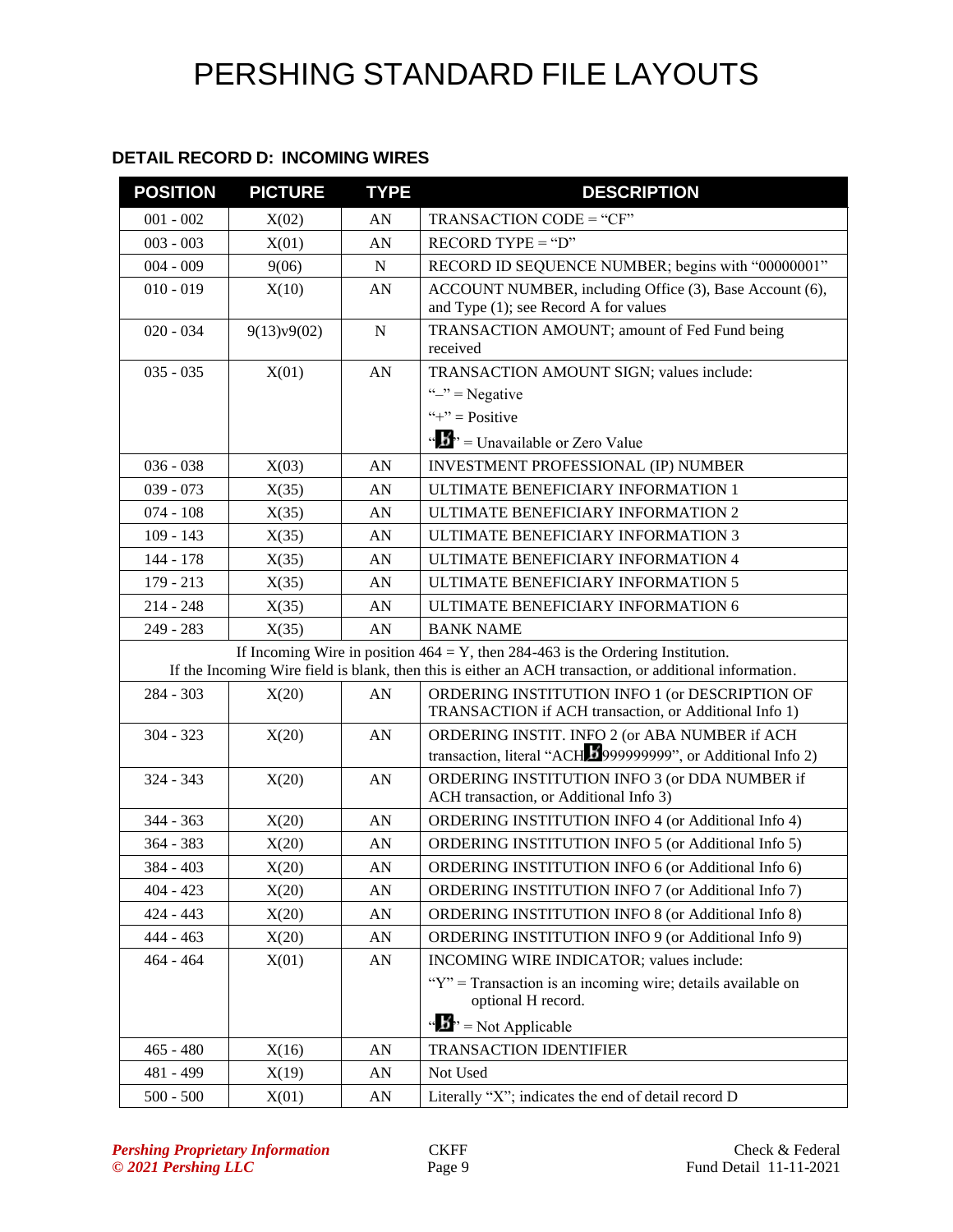### **DETAIL RECORD E: PAYEE INFORMATION FOR CORESTONE CHECKS (OPTIONAL)**

### **(NOTE: THE FOLLOWING INFORMATION IS SENT ONE DAY (OR MORE) AFTER IT IS BOOKED INTO PERSHING'S SYSTEMS)**

| <b>POSITION</b> | <b>PICTURE</b> | <b>TYPE</b> | <b>DESCRIPTION</b>                                                                               |  |
|-----------------|----------------|-------------|--------------------------------------------------------------------------------------------------|--|
| $001 - 002$     | X(02)          | AN          | TRANSACTION CODE = "CF"                                                                          |  |
| $003 - 003$     | X(01)          | AN          | $RECORD TYPE = "E"$                                                                              |  |
| $004 - 009$     | 9(06)          | $\mathbf N$ | RECORD ID SEQUENCE NUMBER; begins with "00000001"                                                |  |
| $010 - 019$     | X(10)          | AN          | ACCOUNT NUMBER, including Office (3), Base Account (6),<br>and Type (1); see Record A for values |  |
| $020 - 034$     | 9(15)          | N           | Not Used; will be populated with zeroes                                                          |  |
| $035 - 035$     | X(01)          | AN          | Not Used                                                                                         |  |
| $036 - 038$     | X(03)          | AN          | <b>INVESTMENT PROFESSIONAL (IP) NUMBER</b>                                                       |  |
| $039 - 039$     | X(01)          | AN          | Not Used                                                                                         |  |
| $040 - 054$     | X(15)          | AN          | Literally "CHECK MUMBER B.                                                                       |  |
| $055 - 058$     | X(04)          | AN          | <b>CHECK NUMBER (4 digits)</b>                                                                   |  |
| $059 - 069$     | 9(09)v9(02)    | N           | CHECK AMOUNT; amount of check                                                                    |  |
| $070 - 070$     | X(01)          | AN          | CHECK AMOUNT SIGN; values include:                                                               |  |
|                 |                |             | " $-$ " = Negative                                                                               |  |
|                 |                |             | "+" = $Positive$                                                                                 |  |
|                 |                |             | ", $\frac{1}{2}$ " = Unavailable or Zero Value                                                   |  |
| $071 - 076$     | X(06)          | AN          | CHECK DATE; the date that the check was written, in<br>"MMDDYY" format                           |  |
| $077 - 096$     | X(20)          | AN          | PAYEE OF CHECK DESCRIPTION 1                                                                     |  |
| $097 - 116$     | X(20)          | AN          | PAYEE OF CHECK DESCRIPTION 2                                                                     |  |
| $117 - 136$     | X(20)          | AN          | PAYEE OF CHECK DESCRIPTION 3                                                                     |  |
| $137 - 156$     | X(20)          | AN          | PAYEE OF CHECK DESCRIPTION 4                                                                     |  |
| $157 - 176$     | X(20)          | AN          | PAYEE OF CHECK DESCRIPTION 5                                                                     |  |
| $177 - 196$     | X(20)          | AN          | PAYEE OF CHECK DESCRIPTION 6                                                                     |  |
| 197 - 499       | X(303)         | AN          | Not Used                                                                                         |  |
| $500 - 500$     | X(01)          | AN          | Literally = "X"; indicates end of detail record $E$                                              |  |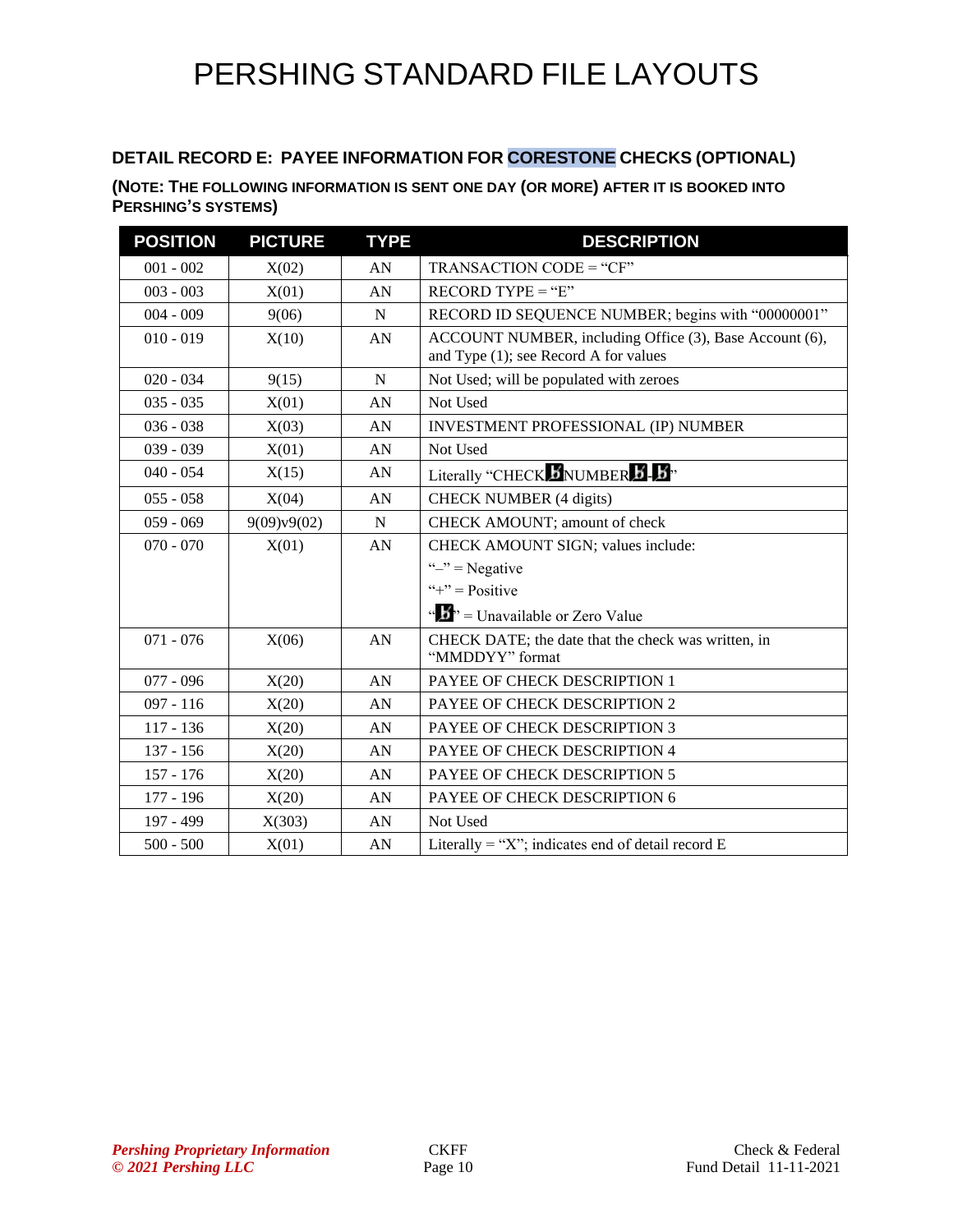#### **DETAIL RECORD F: OUTGOING WIRES SOURCED FROM ASSET MOVEMENT - FIRST SEGMENT (OPTIONAL)**

| <b>POSITION</b> | <b>PICTURE</b> | <b>TYPE</b> | <b>DESCRIPTION</b>                                                                               |  |
|-----------------|----------------|-------------|--------------------------------------------------------------------------------------------------|--|
| $001 - 002$     | X(02)          | AN          | TRANSACTION CODE = "CF"                                                                          |  |
| $003 - 003$     | X(01)          | AN          | $RECORD TYPE = "F"$                                                                              |  |
| $004 - 009$     | 9(06)          | ${\bf N}$   | RECORD ID SEQUENCE NUMBER; begins with "00000001"                                                |  |
| $010 - 019$     | X(10)          | AN          | ACCOUNT NUMBER, including Office (3), Base Account (6),<br>and Type (1); see Record A for values |  |
| $020 - 034$     | 9(13)v9(02)    | ${\bf N}$   | TRANSACTION AMOUNT; amount of fed fund being sent                                                |  |
| $035 - 035$     | X(01)          | AN          | TRANSACTION AMOUNT SIGN; values include:                                                         |  |
|                 |                |             | " $-$ " = Negative                                                                               |  |
|                 |                |             | "+" = $Positive$                                                                                 |  |
|                 |                |             | $\cdots$ $\cdots$ $\cdots$ Unavailable or Zero Value                                             |  |
| $036 - 038$     | X(03)          | AN          | <b>INVESTMENT PROFESSIONAL (IP) NUMBER</b>                                                       |  |
| $039 - 047$     | X(09)          | AN          | <b>FIRST BANK ABA NUMBER</b>                                                                     |  |
| $048 - 082$     | X(35)          | AN          | <b>FIRST BANK NAME</b>                                                                           |  |
| $083 - 102$     | X(20)          | AN          | FIRST BANK CITY                                                                                  |  |
| $103 - 104$     | X(02)          | AN          | <b>FIRST BANK STATE</b>                                                                          |  |
| $105 - 139$     | X(35)          | AN          | <b>BRANCH - BANK NAME</b>                                                                        |  |
| $140 - 159$     | X(20)          | AN          | <b>BRANCH-CITY</b>                                                                               |  |
| $160 - 161$     | X(02)          | AN          | <b>BRANCH-STATE</b>                                                                              |  |
| $162 - 170$     | X(09)          | AN          | <b>SECOND BANK ABA NUMBER</b>                                                                    |  |
| $171 - 205$     | X(35)          | AN          | <b>SECOND BANK NAME</b>                                                                          |  |
| $206 - 225$     | X(20)          | AN          | <b>SECOND BANK CITY</b>                                                                          |  |
| $226 - 227$     | X(02)          | AN          | SECOND BANK STATE                                                                                |  |
| $228 - 262$     | X(35)          | AN          | SECOND BANK BANK ACCOUNT TEXT                                                                    |  |
| $263 - 297$     | X(35)          | AN          | INTERNATIONAL SECONDARY BANK INFO, LINE 1                                                        |  |
| 298 - 332       | X(35)          | AN          | INTERNATIONAL SECONDARY BANK INFO, LINE 2                                                        |  |
| $333 - 362$     | X(30)          | AN          | INTERNATIONAL SECONDARY BANK - COUNTRY                                                           |  |
| $363 - 363$     | X(01)          | AN          | REGULATION E INDICATOR; values include:                                                          |  |
|                 |                |             | " $Y$ " = Regulation E eligible wire                                                             |  |
|                 |                |             | " $N$ " = Not Regulation E eligible wire                                                         |  |
| 364 - 379       | X(16)          | AN          | <b>TRANSACTION IDENTIFIER</b>                                                                    |  |
| 380 - 498       | X(119)         | AN          | Not Used                                                                                         |  |
| 499 - 499       | X(01)          | AN          | ULTIMATE BENEFICIARY THIRD PARTY INDICATOR;<br>values include:                                   |  |
|                 |                |             | " $Y$ " = Third Party                                                                            |  |
|                 |                |             | " $N$ " = First Party                                                                            |  |
| $500 - 500$     | X(01)          | ${\rm AN}$  | Literally "X"; indicates the end of detail record F                                              |  |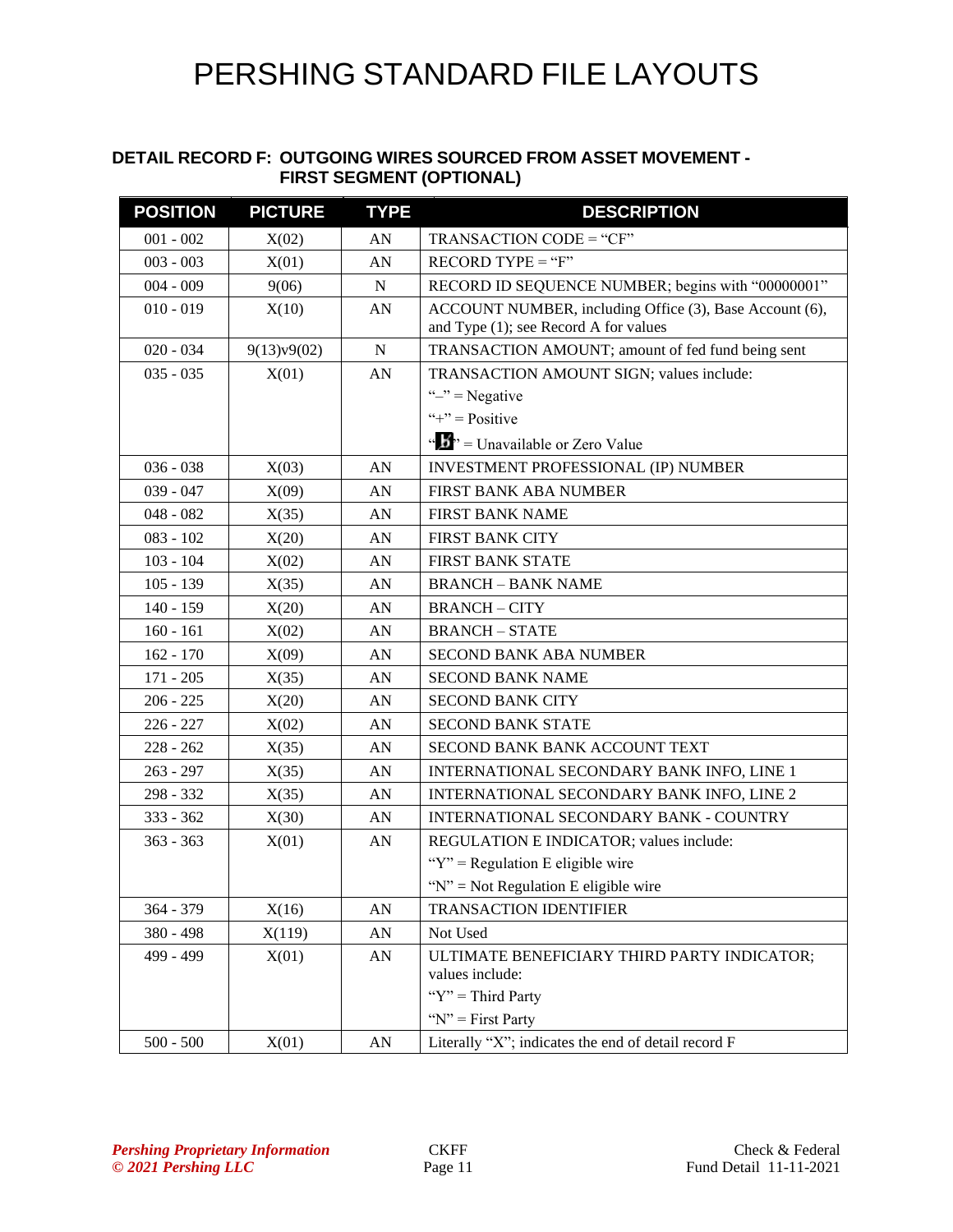#### **DETAIL RECORD G: OUTGOING WIRES SOURCED FROM ASSET MOVEMENT - SECOND SEGMENT (OPTIONAL)**

| <b>POSITION</b> | <b>PICTURE</b> | <b>TYPE</b>      | <b>DESCRIPTION</b>                                                                                       |  |
|-----------------|----------------|------------------|----------------------------------------------------------------------------------------------------------|--|
| $001 - 002$     | X(02)          | AN               | TRANSACTION CODE = "CF"                                                                                  |  |
| $003 - 003$     | X(01)          | AN               | $RECORD$ TYPE = " $G$ "                                                                                  |  |
| $004 - 009$     | 9(06)          | ${\bf N}$        | RECORD ID SEQUENCE NUMBER; begins with "00000001"                                                        |  |
| $010 - 019$     | X(10)          | AN               | ACCOUNT NUMBER, including Office (3), Base Account (6),<br>and Type (1); see Record A for values         |  |
| $020 - 034$     | 9(13)v9(02)    | ${\bf N}$        | TRANSACTION AMOUNT; amount of fed fund being sent                                                        |  |
| $035 - 035$     | X(01)          | AN               | TRANSACTION AMOUNT SIGN; values include:                                                                 |  |
|                 |                |                  | " $-$ " = Negative                                                                                       |  |
|                 |                |                  | "+" = $Positive$                                                                                         |  |
|                 |                |                  | " $\mathbf{J}$ " = Unavailable or Zero Value                                                             |  |
| $036 - 038$     | X(03)          | AN               | <b>INVESTMENT PROFESSIONAL (IP) NUMBER</b>                                                               |  |
| $039 - 073$     | X(35)          | AN               | FURTHER CREDIT BANK ACCOUNT (free-form account<br>number)                                                |  |
| $074 - 143$     | X(70)          | AN               | FURTHER CREDIT BANK ACCOUNT NAME (free-form<br>account name) (field shortened to match front-end length) |  |
| $144 - 173$     | X(30)          | AN               | FURTHER CREDIT BANK ACCOUNT COUNTRY (effective<br>10/21/2013                                             |  |
| 174 - 184       | X(11)          | AN               | Not Used                                                                                                 |  |
| $185 - 219$     | X(35)          | AN               | <b>ULTIMATE BENEFICIARY-NAME 1</b>                                                                       |  |
| $220 - 254$     | X(35)          | AN               | ULTIMATE BENEFICIARY-NAME 2                                                                              |  |
| $255 - 289$     | X(35)          | AN               | ULTIMATE BENEFICIARY - BANK ACCOUNT NUMBER                                                               |  |
| $290 - 324$     | X(35)          | AN               | ULTIMATE BENEFICIARY - ADDITIONAL<br><b>INSTRUCTIONS 1</b>                                               |  |
| $325 - 359$     | X(35)          | AN               | ULTIMATE BENEFICIARY - ADDITIONAL<br><b>INSTRUCTIONS 2</b>                                               |  |
| $360 - 394$     | X(35)          | AN               | ULTIMATE BENEFICIARY - ADDITIONAL<br><b>INSTRUCTIONS 3</b>                                               |  |
| $395 - 429$     | X(35)          | AN               | ULTIMATE BENEFICIARY - ADDITIONAL<br><b>INSTRUCTIONS 4</b>                                               |  |
| $430 - 464$     | X(35)          | AN               | ULTIMATE BENEFICIARY - ADDITIONAL<br><b>INSTRUCTIONS 5</b>                                               |  |
| $465 - 499$     | X(35)          | AN               | ULTIMATE BENEFICIARY - ADDITIONAL<br><b>INSTRUCTIONS 6</b>                                               |  |
| $500 - 500$     | X(01)          | ${\bf A}{\bf N}$ | Literally "X"; indicates the end of detail record G                                                      |  |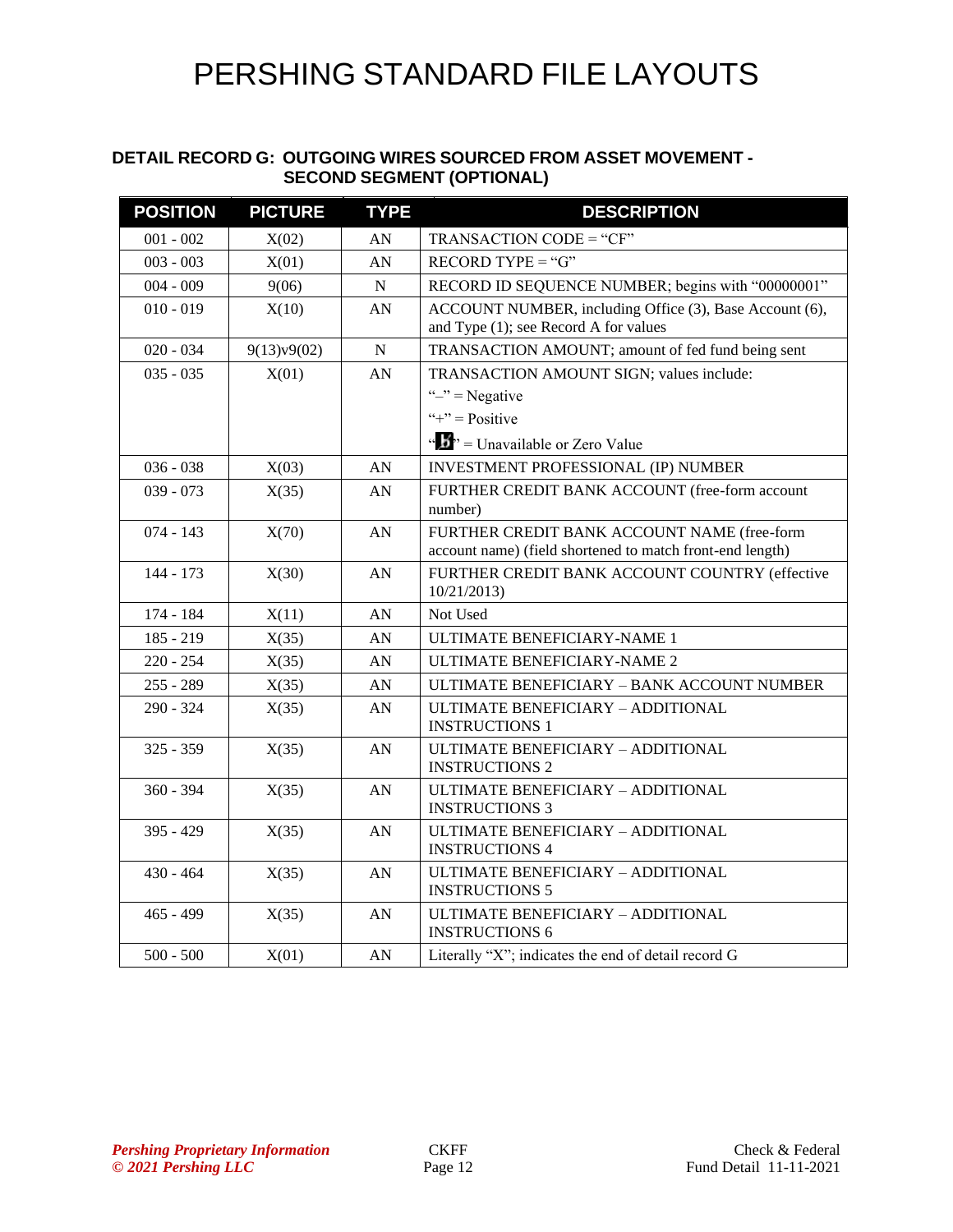| DETAIL RECORD H: INCOMING WIRES (OPTIONAL) |  |  |
|--------------------------------------------|--|--|
|--------------------------------------------|--|--|

| <b>POSITION</b> | <b>PICTURE</b> | <b>TYPE</b> | <b>DESCRIPTION</b>                                      |
|-----------------|----------------|-------------|---------------------------------------------------------|
| $001 - 002$     | X(02)          | AN          | TRANSACTION CODE = "CF"                                 |
| $003 - 003$     | X(01)          | AN          | $RECORD TYPE = "H"$                                     |
| $004 - 009$     | 9(06)          | $\mathbf N$ | RECORD ID SEQUENCE NUMBER; begins with "00000001"       |
| $010 - 019$     | X(10)          | AN          | ACCOUNT NUMBER, including Office (3), Base Account (6), |
|                 |                |             | and Type (1); see Record A for values                   |
| $020 - 034$     | 9(13)v9(02)    | N           | TRANSACTION AMOUNT; amount of wire                      |
| $035 - 035$     | X(01)          | AN          | AMOUNT SIGN; values include:                            |
|                 |                |             | " $-$ " = Negative                                      |
|                 |                |             | "+" = $Positive$                                        |
|                 |                |             | " $\cdots$ "" = Unavailable or Zero Value               |
| $036 - 038$     | X(03)          | AN          | <b>INVESTMENT PROFESSIONAL (IP) NUMBER</b>              |
| $039 - 073$     | X(35)          | AN          | <b>SENDING BANK INFORMATION 1</b>                       |
| $074 - 108$     | X(35)          | AN          | <b>SENDING BANK INFORMATION 2</b>                       |
| $109 - 143$     | X(35)          | AN          | <b>SENDING BANK INFORMATION 3</b>                       |
| 144 - 178       | X(35)          | AN          | <b>SENDING BANK INFORMATION 4</b>                       |
| $179 - 213$     | X(35)          | AN          | <b>SENDING BANK INFORMATION 5</b>                       |
| $214 - 248$     | X(35)          | AN          | <b>INTERMEDIARY or RECEIVING BANK INFORMATION 1</b>     |
| $249 - 283$     | X(35)          | AN          | INTERMEDIARY or RECEIVING BANK INFORMATION 2            |
| 284 - 318       | X(35)          | AN          | <b>INTERMEDIARY or RECEIVING BANK INFORMATION 3</b>     |
| $319 - 353$     | X(35)          | AN          | <b>INTERMEDIARY or RECEIVING BANK INFORMATION 4</b>     |
| $354 - 388$     | X(35)          | AN          | <b>INTERMEDIARY or RECEIVING BANK INFORMATION 5</b>     |
| $389 - 423$     | X(35)          | AN          | <b>INTERMEDIARY or RECEIVING BANK INFORMATION 6</b>     |
| 424 - 499       | X(76)          | AN          | Not Used                                                |
| $500 - 500$     | X(01)          | AN          | Literally "X"; indicates the end of detail record H     |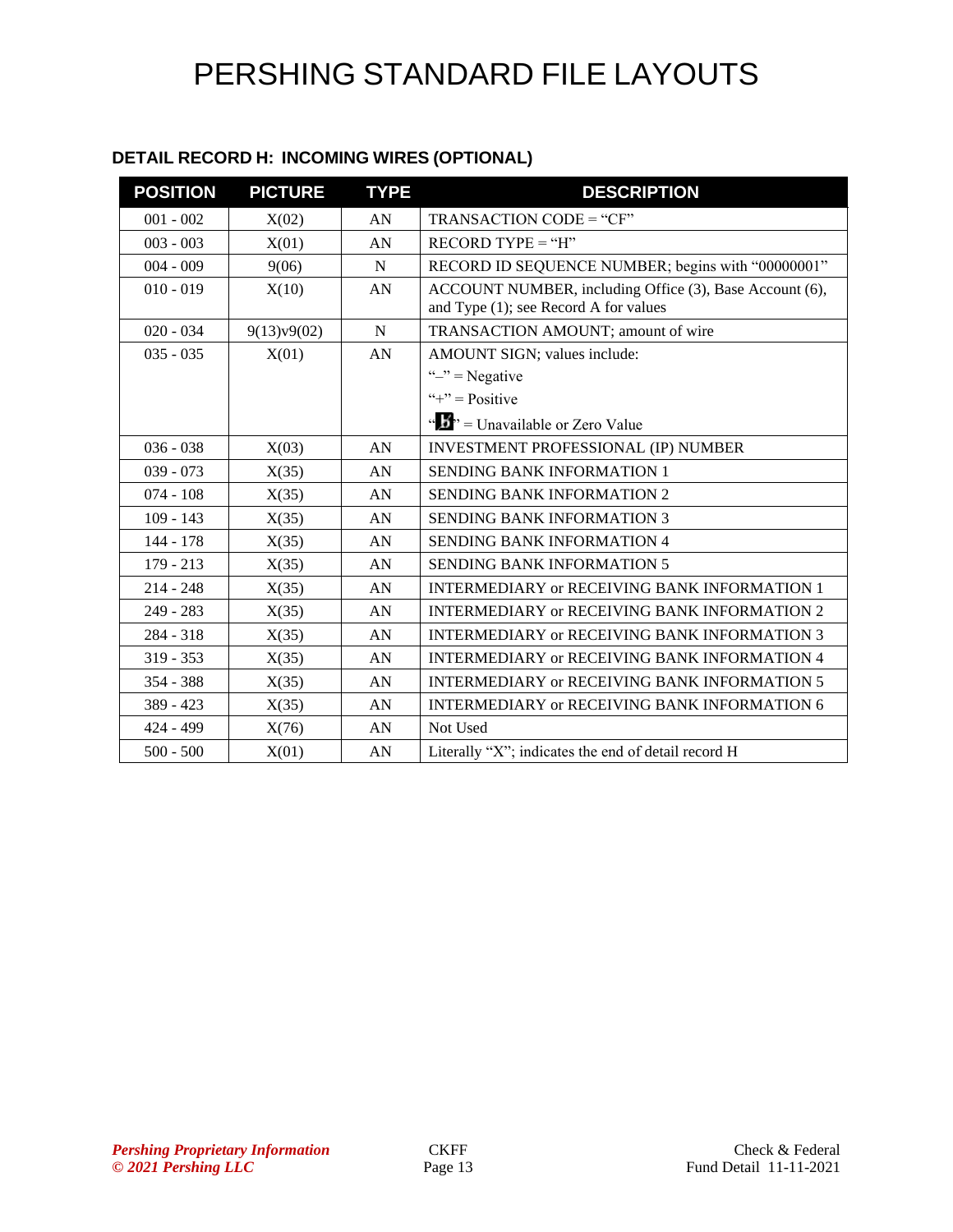### **DETAIL RECORD I: INCOMING WIRES - ADDITIONAL INFORMATION (OPTIONAL)**

| <b>POSITION</b> | <b>PICTURE</b> | <b>TYPE</b>      | <b>DESCRIPTION</b>                                                                               |
|-----------------|----------------|------------------|--------------------------------------------------------------------------------------------------|
| $001 - 002$     | X(02)          | AN               | TRANSACTION CODE = "CF"                                                                          |
| $003 - 003$     | X(01)          | AN               | $RECORD TYPE = "I"$                                                                              |
| $004 - 009$     | 9(06)          | $\mathbf N$      | RECORD ID SEQUENCE NUMBER; begins with "00000001"                                                |
| $010 - 019$     | X(10)          | AN               | ACCOUNT NUMBER, including Office (3), Base Account (6),<br>and Type (1); see Record A for values |
| $020 - 034$     | 9(13)v9(02)    | N                | TRANSACTION AMOUNT; amount of wire                                                               |
| $035 - 035$     | X(01)          | AN               | AMOUNT SIGN; values include:                                                                     |
|                 |                |                  | " $-$ " = Negative                                                                               |
|                 |                |                  | "+" = $Positive$                                                                                 |
|                 |                |                  | " $\cdots$ " = Unavailable or Zero Value                                                         |
| $036 - 038$     | X(03)          | AN               | <b>INVESTMENT PROFESSIONAL (IP) NUMBER</b>                                                       |
| $039 - 043$     | X(05)          | AN               | <b>SENDER'S REFERENCE</b>                                                                        |
| $044 - 078$     | X(35)          | AN               | <b>ORDERING PARTY INFORMATION 1</b>                                                              |
| $079 - 113$     | X(35)          | AN               | ORDERING PARTY INFORMATION 2                                                                     |
| $114 - 148$     | X(35)          | AN               | <b>ORDERING PARTY INFORMATION 3</b>                                                              |
| 149 - 183       | X(35)          | AN               | ORDERING PARTY INFORMATION 4                                                                     |
| $184 - 218$     | X(35)          | AN               | <b>ORDERING PARTY INFORMATION 5</b>                                                              |
| $219 - 253$     | X(35)          | ${\bf A}{\bf N}$ | <b>ACCOUNT WITH INSTITUTION 1</b>                                                                |
| $254 - 288$     | X(35)          | AN               | <b>ACCOUNT WITH INSTITUTION 2</b>                                                                |
| $289 - 323$     | X(35)          | AN               | <b>ACCOUNT WITH INSTITUTION 3</b>                                                                |
| $324 - 358$     | X(35)          | AN               | <b>ACCOUNT WITH INSTITUTION 4</b>                                                                |
| $359 - 393$     | X(35)          | AN               | ACCOUNT WITH INSTITUTION 5                                                                       |
| $394 - 499$     | X(106)         | AN               | Not Used                                                                                         |
| $500 - 500$     | X(01)          | AN               | Literally "X"; indicates the end of detail record I                                              |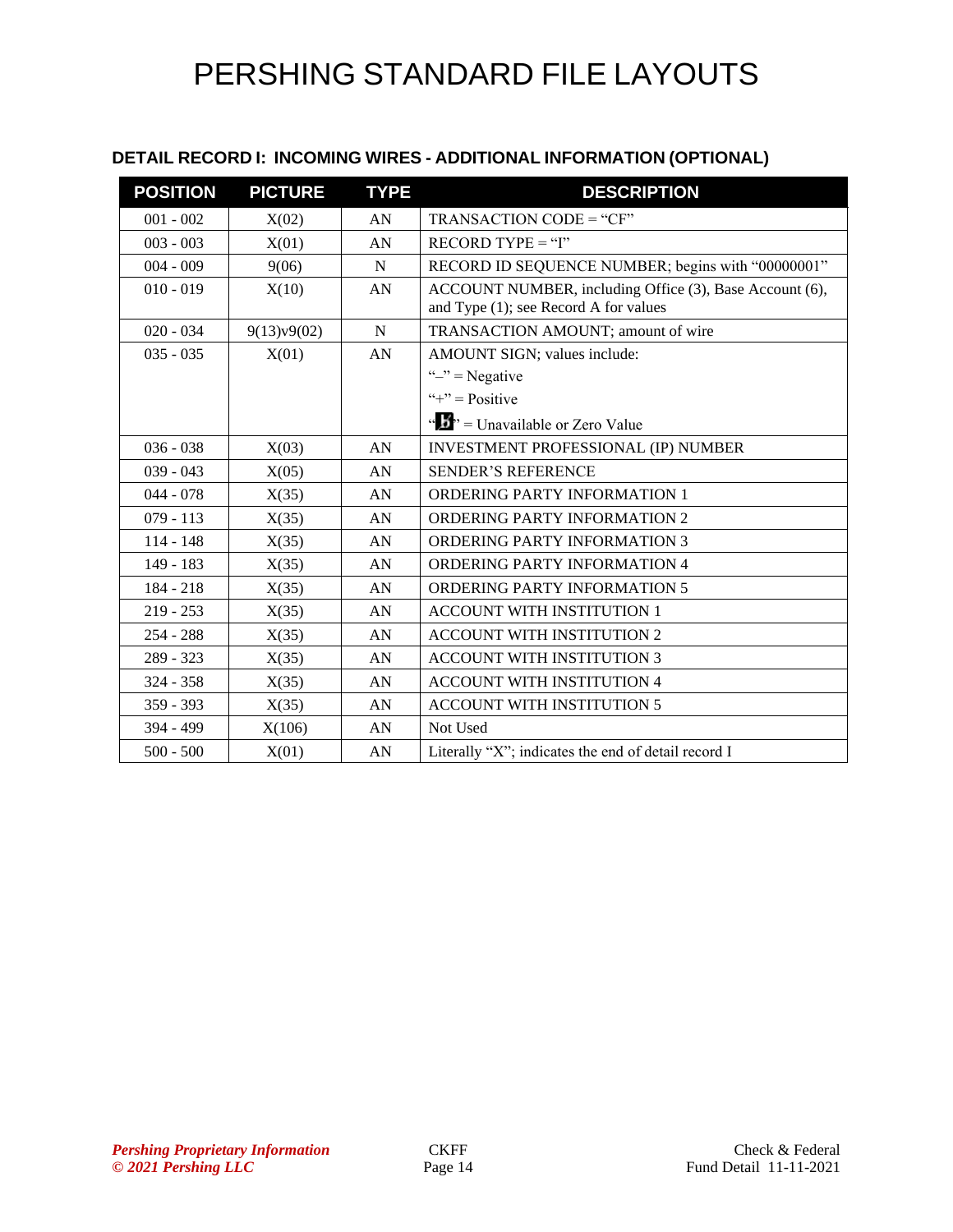### **DETAIL RECORD J: INCOMING WIRES - ADDITIONAL INFORMATION (OPTIONAL)**

| <b>POSITION</b> | <b>PICTURE</b> | <b>TYPE</b> | <b>DESCRIPTION</b>                                                                               |
|-----------------|----------------|-------------|--------------------------------------------------------------------------------------------------|
| $001 - 002$     | X(02)          | AN          | TRANSACTION CODE = "CF"                                                                          |
| $003 - 003$     | X(01)          | AN          | $RECORD$ TYPE = "J"                                                                              |
| $004 - 009$     | 9(06)          | N           | RECORD ID SEQUENCE NUMBER; begins with "00000001"                                                |
| $010 - 019$     | X(10)          | AN          | ACCOUNT NUMBER, including Office (3), Base Account (6),<br>and Type (1); see Record A for values |
| $020 - 034$     | 9(13)v9(02)    | $\mathbf N$ | TRANSACTION AMOUNT; amount of wire                                                               |
| $035 - 035$     | X(01)          | AN          | AMOUNT SIGN; values include:                                                                     |
|                 |                |             | " $-$ " = Negative                                                                               |
|                 |                |             | "+" = $Positive$                                                                                 |
|                 |                |             | " $\frac{1}{2}$ " = Unavailable or Zero Value                                                    |
| $036 - 038$     | X(03)          | AN          | INVESTMENT PROFESSIONAL (IP) NUMBER                                                              |
| $039 - 073$     | X(35)          | AN          | <b>REMITTANCE INFORMATION 1</b>                                                                  |
| $074 - 108$     | X(35)          | AN          | <b>REMITTANCE INFORMATION 2</b>                                                                  |
| $109 - 143$     | X(35)          | AN          | <b>REMITTANCE INFORMATION 3</b>                                                                  |
| $144 - 178$     | X(35)          | AN          | REMITTANCE INFORMATION 4                                                                         |
| $179 - 213$     | X(35)          | AN          | <b>ORDERING INSTITUTION 1</b>                                                                    |
| $214 - 248$     | X(35)          | AN          | <b>ORDERING INSTITUTION 2</b>                                                                    |
| $249 - 283$     | X(35)          | AN          | <b>ORDERING INSTITUTION 3</b>                                                                    |
| $284 - 318$     | X(35)          | AN          | <b>ORDERING INSTITUTION 4</b>                                                                    |
| $319 - 353$     | X(35)          | AN          | <b>ORDERING INSTITUTION 5</b>                                                                    |
| $354 - 499$     | X(146)         | AN          | Not Used                                                                                         |
| $500 - 500$     | X(01)          | AN          | Literally "X"; indicates the end of detail record J                                              |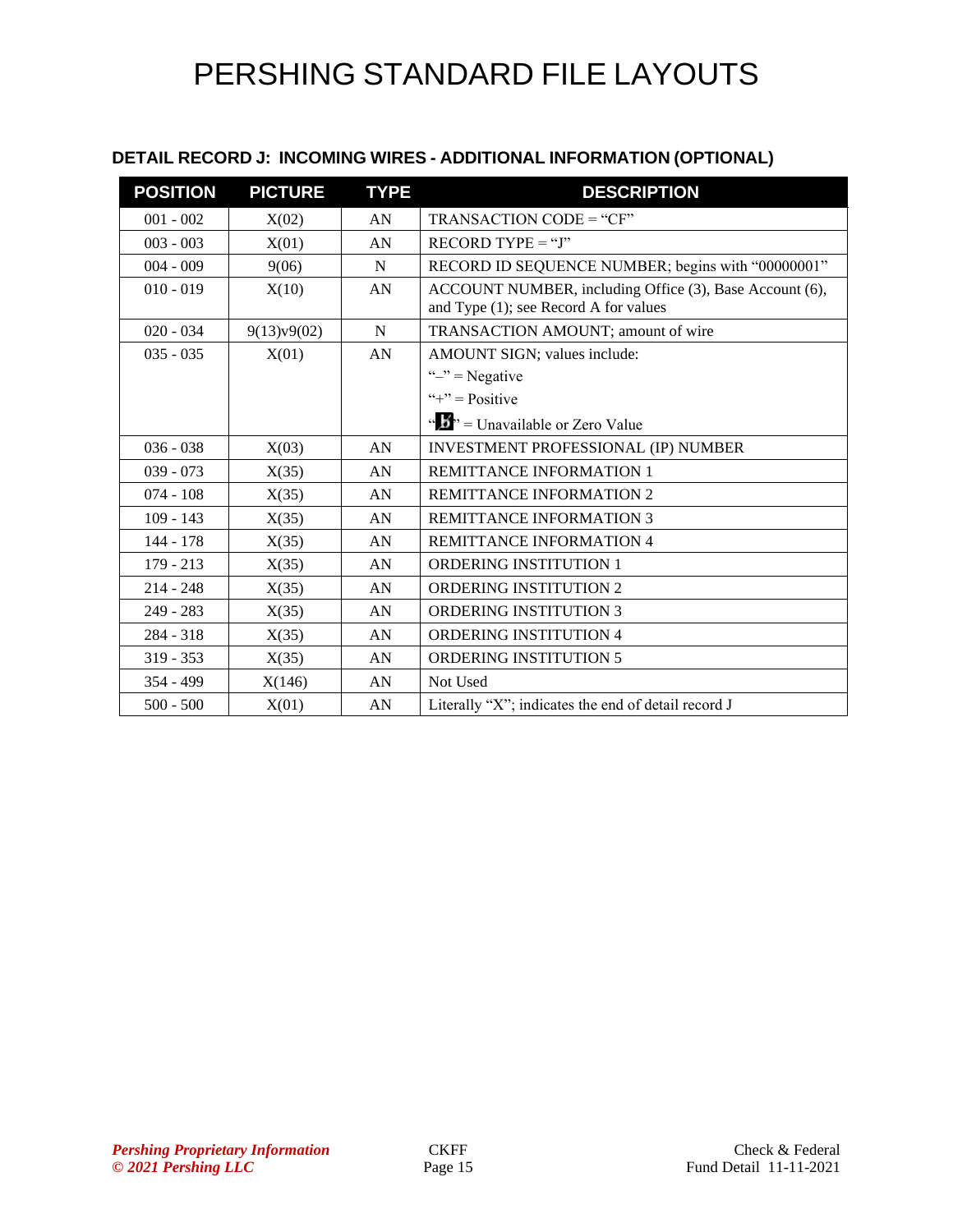#### **DETAIL RECORD M: OUTGOING NON-USD WIRES SOURCED FROM ASSET MOVEMENT - FIRST SEGMENT (OPTIONAL)**

| <b>POSITION</b> | <b>PICTURE</b> | <b>TYPE</b>      | <b>DESCRIPTION</b>                                                                                                            |
|-----------------|----------------|------------------|-------------------------------------------------------------------------------------------------------------------------------|
| $001 - 002$     | X(02)          | AN               | TRANSACTION CODE = "CF"                                                                                                       |
| $003 - 003$     | X(01)          | AN               | $RECORD TYPE = "M"$                                                                                                           |
| $004 - 009$     | 9(06)          | ${\bf N}$        | RECORD ID SEQUENCE NUMBER; begins with "00000001"                                                                             |
| $010 - 019$     | X(10)          | AN               | ACCOUNT NUMBER, including Office (3), Base Account (6),<br>and Type (1); see Record A for values                              |
| $020 - 034$     | 9(13)v9(02)    | ${\bf N}$        | TRANSACTION AMOUNT; amount of Fed Fund being sent                                                                             |
| $035 - 035$     | X(01)          | AN               | TRANSACTION AMOUNT SIGN; values include:                                                                                      |
|                 |                |                  | " $-$ " = Negative                                                                                                            |
|                 |                |                  | "+" = $Positive$                                                                                                              |
|                 |                |                  | " $\frac{1}{2}$ " = Unavailable or Zero Value                                                                                 |
| $036 - 038$     | X(03)          | AN               | INVESTMENT PROFESSIONAL (IP) NUMBER                                                                                           |
| $039 - 049$     | X(11)          | AN               | FIRST BANK BIC ID                                                                                                             |
| $050 - 084$     | X(35)          | AN               | FIRST BANK NAME                                                                                                               |
| $085 - 104$     | X(20)          | AN               | <b>FIRST BANK CITY</b>                                                                                                        |
| $105 - 134$     | X(30)          | AN               | FIRST BANK COUNTRY                                                                                                            |
| $135 - 136$     | X(02)          | AN               | FIRST BANK BRANCH CODE                                                                                                        |
| 137 - 171       | X(35)          | AN               | FIRST BANK ACCOUNT NUMBER                                                                                                     |
| $172 - 201$     | X(30)          | AN               | Not Used                                                                                                                      |
| $202 - 212$     | X(11)          | AN               | <b>SECOND BANK BIC ID</b>                                                                                                     |
| $213 - 247$     | X(35)          | AN               | <b>SECOND BANK NAME</b>                                                                                                       |
| $248 - 267$     | X(20)          | AN               | <b>SECOND BANK CITY</b>                                                                                                       |
| $268 - 297$     | X(30)          | AN               | SECOND BANK COUNTRY                                                                                                           |
| 298 - 332       | X(35)          | AN               | SECOND BANK ACCOUNT NUMBER                                                                                                    |
| $333 - 362$     | X(30)          | AN               | Not Used                                                                                                                      |
| $363 - 363$     | X(01)          | AN               | REGULATION E INDICATOR; values include:                                                                                       |
|                 |                |                  | " $Y$ " = Regulation E eligible wire                                                                                          |
|                 |                |                  | " $N$ " = Not Regulation E eligible wire                                                                                      |
| $364 - 379$     | X(16)          | AN               | <b>TRANSACTION IDENTIFIER</b>                                                                                                 |
| 380 - 382       | X(03)          | AN               | CURRENCY CODE; see Appendix N for values                                                                                      |
| 383 - 390       | 9(08)          | ${\bf N}$        | VALUE DATE; the date the wire is credited at the receiving<br>bank and is recorded in Pershing's books, in CCYYMMDD<br>format |
| 391 - 498       | X(108)         | AN               | Not Used                                                                                                                      |
| 499 - 499       | X(01)          | AN               | ULTIMATE BENEFICIARY THIRD PARTY INDICATOR;<br>values include:                                                                |
|                 |                |                  | " $Y$ " = First party"                                                                                                        |
|                 |                |                  | " $N$ " = Third party"                                                                                                        |
| $500 - 500$     | X(01)          | ${\bf A}{\bf N}$ | Literally "X"; indicates the end of detail record M                                                                           |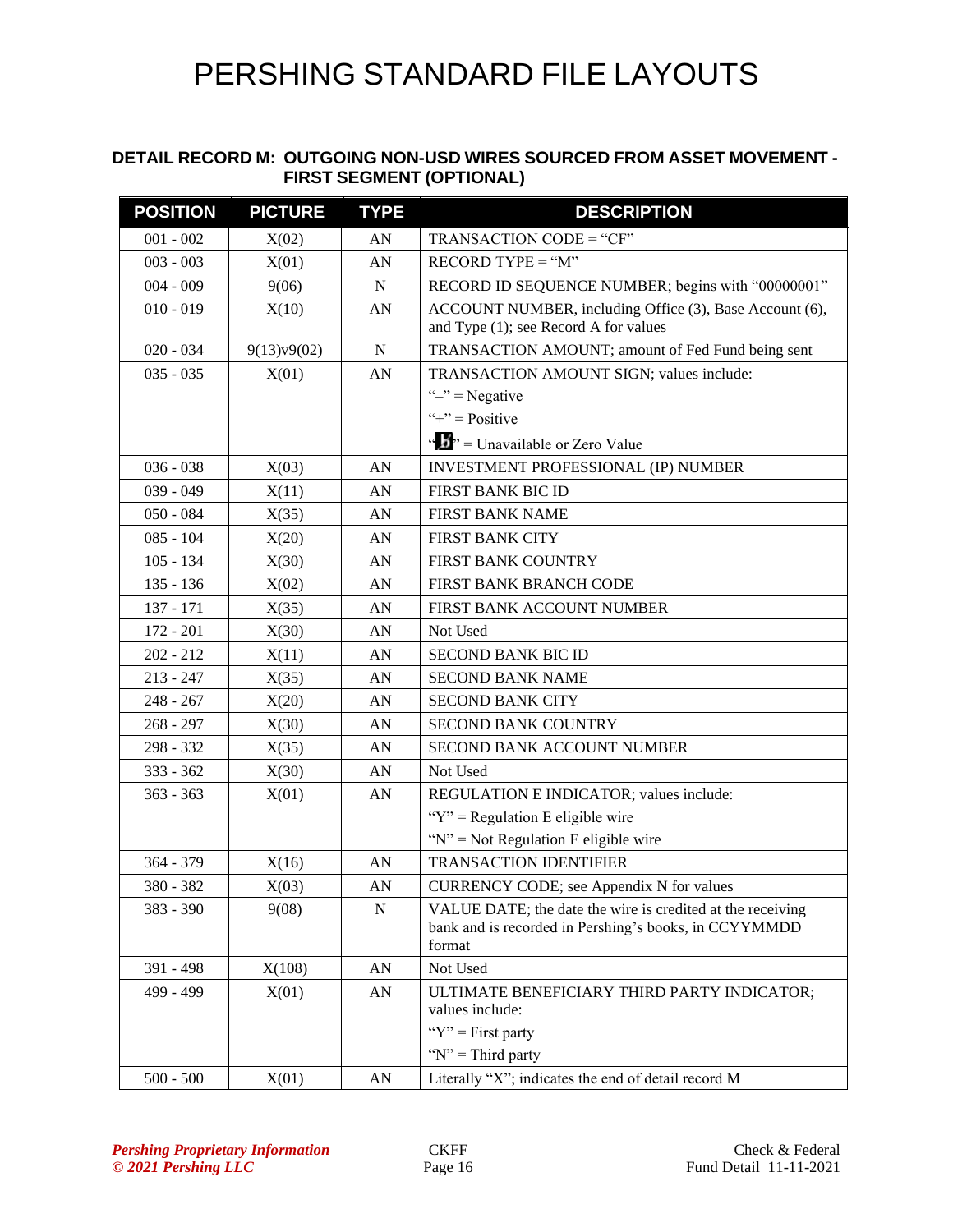#### **DETAIL RECORD N: OUTGOING NON-USD WIRES SOURCED FROM ASSET MOVEMENT - SECOND SEGMENT (OPTIONAL)**

| <b>POSITION</b> | <b>PICTURE</b> | <b>TYPE</b> | <b>DESCRIPTION</b>                                                                               |
|-----------------|----------------|-------------|--------------------------------------------------------------------------------------------------|
| $001 - 002$     | X(02)          | AN          | TRANSACTION CODE = "CF"                                                                          |
| $003 - 003$     | X(01)          | AN          | $RECORD TYPE = "N"$                                                                              |
| $004 - 009$     | 9(06)          | $\mathbf N$ | RECORD ID SEQUENCE NUMBER; begins with "00000001"                                                |
| $010 - 019$     | X(10)          | AN          | ACCOUNT NUMBER, including Office (3), Base Account (6),<br>and Type (1); see Record A for values |
| $020 - 034$     | 9(13)v9(02)    | N           | TRANSACTION AMOUNT; amount of Fed Fund being sent                                                |
| $035 - 035$     | X(01)          | AN          | TRANSACTION AMOUNT SIGN; values include:                                                         |
|                 |                |             | " $-$ " = Negative                                                                               |
|                 |                |             | "+" = $Positive$                                                                                 |
|                 |                |             | " $\frac{1}{2}$ " = Unavailable or Zero Value                                                    |
| $036 - 038$     | X(03)          | AN          | <b>INVESTMENT PROFESSIONAL (IP) NUMBER</b>                                                       |
| $039 - 073$     | X(35)          | AN          | FURTHER CREDIT BANK ACCOUNT NUMBER (free-form)                                                   |
| $074 - 143$     | X(70)          | AN          | FURTHER CREDIT BANK ACCOUNT NAME (free-form)                                                     |
| 144 - 173       | X(30)          | AN          | FURTHER CREDIT BANK ACCOUNT COUNTRY                                                              |
| 174 - 184       | X(11)          | AN          | Not Used                                                                                         |
| $185 - 219$     | X(35)          | AN          | ULTIMATE BENEFICIARY NAME Line 1                                                                 |
| $220 - 254$     | X(35)          | AN          | ULTIMATE BENEFICIARY NAME Line 2                                                                 |
| $255 - 289$     | X(35)          | AN          | ULTIMATE BENEFICIARY BANK ACCOUNT NUMBER                                                         |
| $290 - 324$     | X(35)          | AN          | ULTIMATE BENEFICIARY ADDITIONAL INSTRUCTIONS 1                                                   |
| $325 - 359$     | X(35)          | AN          | ULTIMATE BENEFICIARY ADDITIONAL INSTRUCTIONS 2                                                   |
| $360 - 394$     | X(35)          | AN          | ULTIMATE BENEFICIARY ADDITIONAL INSTRUCTIONS 3                                                   |
| $395 - 429$     | X(35)          | AN          | ULTIMATE BENEFICIARY ADDITIONAL INSTRUCTIONS 4                                                   |
| $430 - 464$     | X(35)          | AN          | ULTIMATE BENEFICIARY ADDITIONAL INSTRUCTIONS 5                                                   |
| $465 - 499$     | X(35)          | AN          | ULTIMATE BENEFICIARY ADDITIONAL INSTRUCTIONS 6                                                   |
| $500 - 500$     | X(01)          | AN          | Literally "X"; indicates the end of detail record N                                              |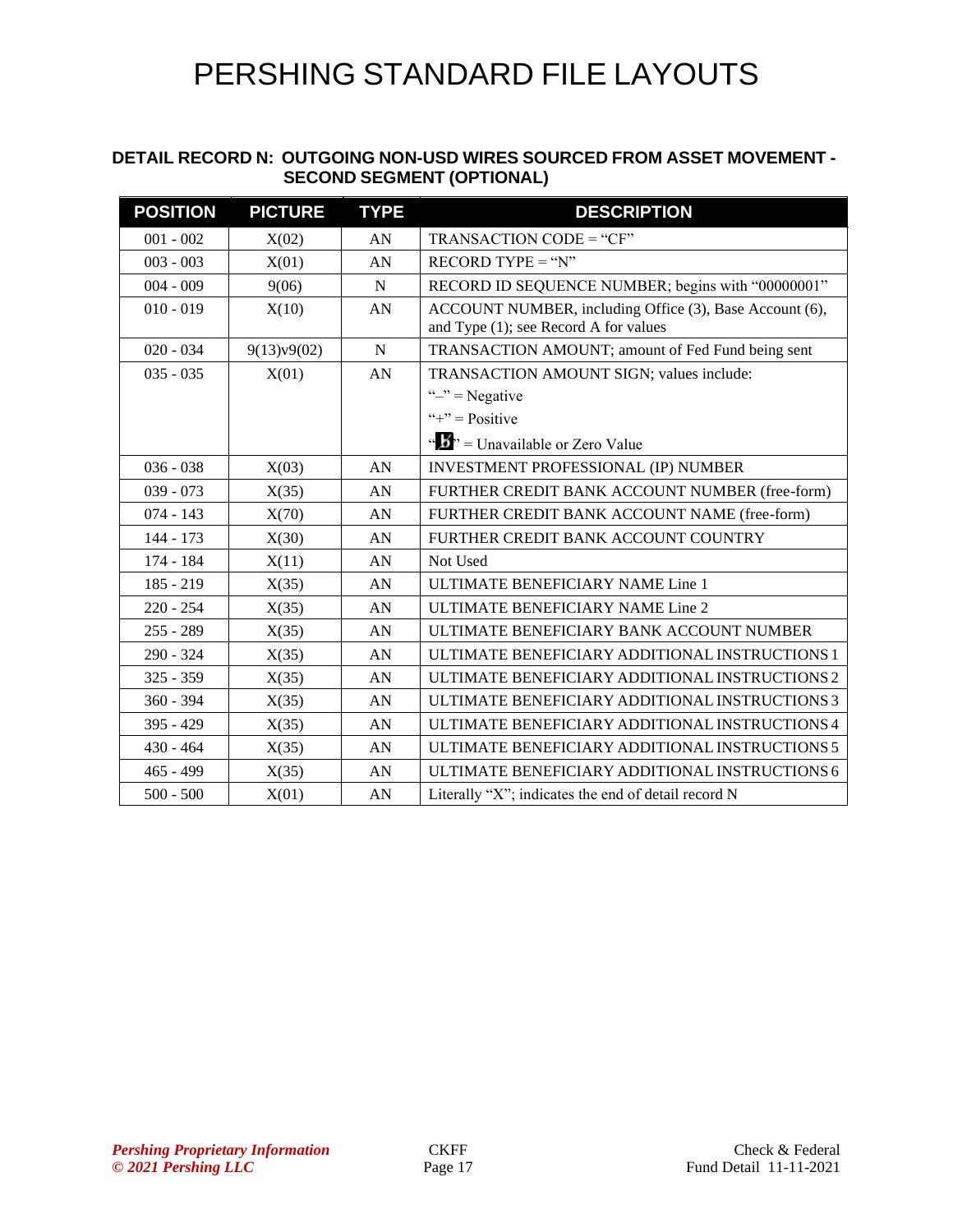#### **DETAIL RECORD O: INCOMING NON-USD WIRES - FIRST SEGMENT (OPTIONAL), EFFECTIVE 3 RD Q, 2019**

| <b>POSITION</b> | <b>PICTURE</b> | <b>TYPE</b>      | <b>DESCRIPTION</b>                                                                               |
|-----------------|----------------|------------------|--------------------------------------------------------------------------------------------------|
| $001 - 002$     | X(02)          | AN               | TRANSACTION CODE = "CF"                                                                          |
| $003 - 003$     | X(01)          | AN               | $RECORD$ TYPE = "O"                                                                              |
| $004 - 009$     | 9(06)          | ${\bf N}$        | RECORD ID SEQUENCE NUMBER; begins with "00000001"                                                |
| $010 - 019$     | X(10)          | AN               | ACCOUNT NUMBER, including Office (3), Base Account (6),<br>and Type (1); see Record A for values |
| $020 - 034$     | 9(13)v9(02)    | $\mathbf N$      | TRANSACTION AMOUNT; amount of Fed Fund being sent                                                |
| $035 - 035$     | X(01)          | AN               | TRANSACTION AMOUNT SIGN; values include:                                                         |
|                 |                |                  | " $-$ " = Negative                                                                               |
|                 |                |                  | "+" = $Positive$                                                                                 |
|                 |                |                  | "" = Unavailable or Zero Value                                                                   |
| $036 - 038$     | X(03)          | AN               | INVESTMENT PROFESSIONAL (IP) NUMBER                                                              |
| $039 - 073$     | X(35)          | AN               | ADDITIONAL BENEFICIARY INFORMATION Line 1                                                        |
| $074 - 108$     | X(35)          | AN               | ADDITIONAL BENEFICIARY INFORMATION Line 2                                                        |
| $109 - 143$     | X(35)          | AN               | ADDITIONAL BENEFICIARY INFORMATION Line 3                                                        |
| 144 - 178       | X(35)          | AN               | ADDITIONAL BENEFICIARY INFORMATION Line 4                                                        |
| $179 - 213$     | X(35)          | AN               | ADDITIONAL BENEFICIARY INFORMATION Line 5                                                        |
| $214 - 248$     | X(35)          | AN               | <b>BANK NAME</b>                                                                                 |
| 249 - 283       | X(35)          | AN               | SENDER TO RECEIVER INFORMATION, Line 1                                                           |
| 284 - 318       | X(35)          | AN               | SENDER TO RECEIVER INFORMATION, Line 2                                                           |
| $319 - 353$     | X(35)          | AN               | SENDER TO RECEIVER INFORMATION, Line 3                                                           |
| 354 - 388       | X(35)          | AN               | SENDER TO RECEIVER INFORMATION, Line 4                                                           |
| $389 - 423$     | X(35)          | AN               | SENDER TO RECEIVER INFORMATION, Line 5                                                           |
| $424 - 458$     | X(35)          | AN               | SENDER TO RECEIVER INFORMATION, Line 6                                                           |
| $459 - 464$     | X(06)          | AN               | Not Used                                                                                         |
| $465 - 480$     | X(16)          | AN               | TRANSACTION IDENTIFIER (Request ID)                                                              |
| 481 - 483       | X(03)          | AN               | CURRENCY CODE; see Appendix N for values                                                         |
| 484 - 499       | X(16)          | AN               | Not Used                                                                                         |
| $500 - 500$     | X(01)          | ${\bf A}{\bf N}$ | Literally "X"; indicates the end of detail record O                                              |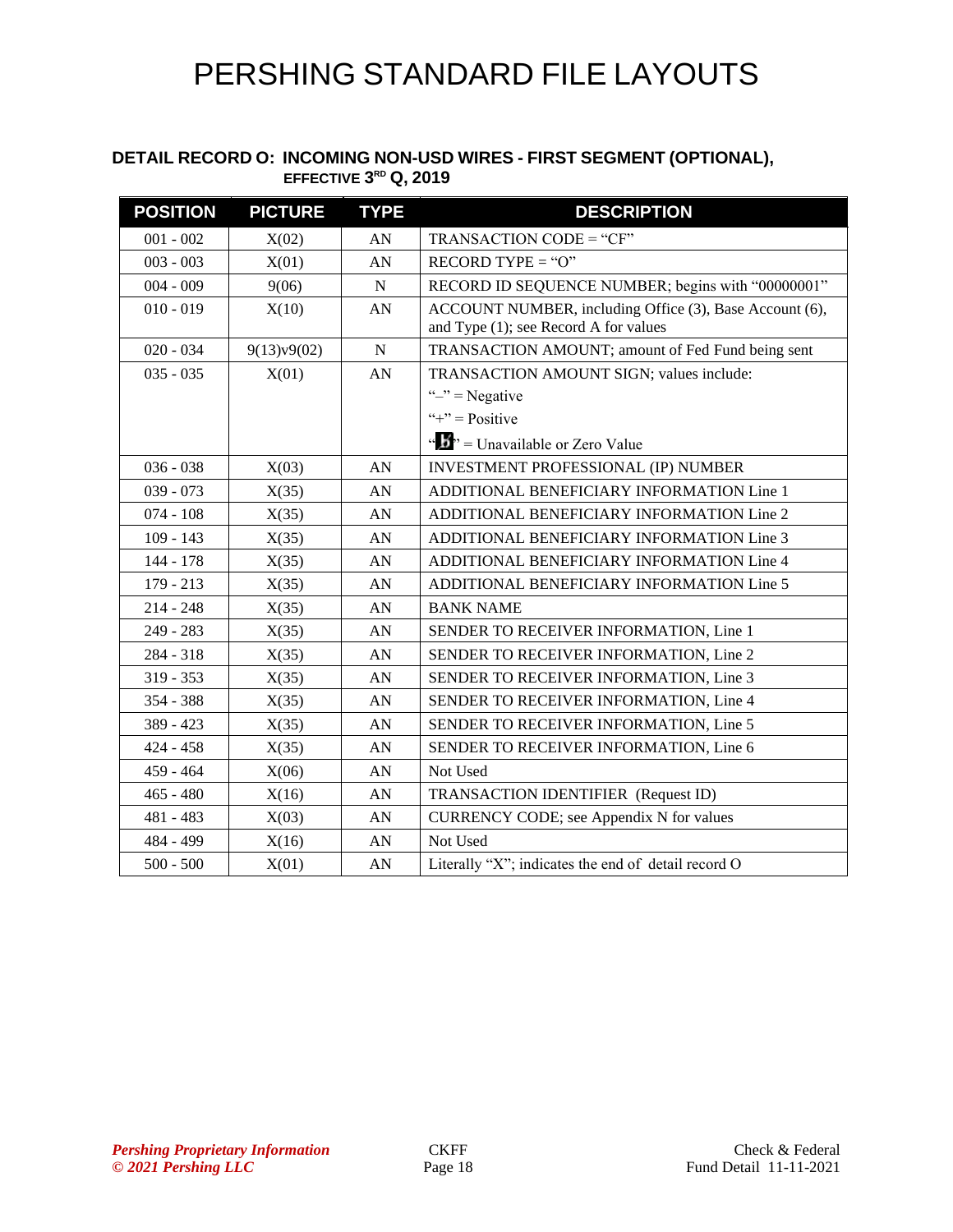#### **DETAIL RECORD P: INCOMING NON-USD WIRES - SECOND SEGMENT (OPTIONAL), EFFECTIVE 3 RD Q, 2019**

| <b>POSITION</b> | <b>PICTURE</b> | <b>TYPE</b> | <b>DESCRIPTION</b>                                                                               |
|-----------------|----------------|-------------|--------------------------------------------------------------------------------------------------|
| $001 - 002$     | X(02)          | AN          | TRANSACTION CODE = "CF"                                                                          |
| $003 - 003$     | X(01)          | AN          | $RECORD TYPE = "P"$                                                                              |
| $004 - 009$     | 9(06)          | ${\bf N}$   | RECORD ID SEQUENCE NUMBER; begins with "00000001"                                                |
| $010 - 019$     | X(10)          | AN          | ACCOUNT NUMBER, including Office (3), Base Account (6),<br>and Type (1); see Record A for values |
| $020 - 034$     | 9(13)v9(02)    | N           | TRANSACTION AMOUNT; amount of Fed Fund being sent                                                |
| $035 - 035$     | X(01)          | AN          | TRANSACTION AMOUNT SIGN; values include:                                                         |
|                 |                |             | " $-$ " = Negative                                                                               |
|                 |                |             | "+" = $Positive$                                                                                 |
|                 |                |             | " $\frac{1}{2}$ " = Unavailable or Zero Value                                                    |
| $036 - 038$     | X(03)          | AN          | <b>INVESTMENT PROFESSIONAL (IP) NUMBER</b>                                                       |
| $039 - 073$     | X(35)          | AN          | <b>SENDING BANK INFORMATION Line 1</b>                                                           |
| $074 - 108$     | X(35)          | AN          | <b>SENDING BANK INFORMATION Line 2</b>                                                           |
| $109 - 143$     | X(35)          | AN          | <b>SENDING BANK INFORMATION Line 3</b>                                                           |
| 144 - 178       | X(35)          | AN          | <b>SENDING BANK INFORMATION Line 4</b>                                                           |
| $179 - 213$     | X(35)          | AN          | <b>SENDING BANK INFORMATION Line 5</b>                                                           |
| $214 - 248$     | X(35)          | AN          | <b>INTERMEDIARY or RECEIVING BANK INFORMATION 1</b>                                              |
| $249 - 283$     | X(35)          | AN          | <b>INTERMEDIARY or RECEIVING BANK INFORMATION 2</b>                                              |
| $284 - 318$     | X(35)          | AN          | <b>INTERMEDIARY or RECEIVING BANK INFORMATION 3</b>                                              |
| $319 - 353$     | X(35)          | AN          | INTERMEDIARY or RECEIVING BANK INFORMATION 4                                                     |
| 354 - 388       | X(35)          | AN          | <b>INTERMEDIARY or RECEIVING BANK INFORMATION 5</b>                                              |
| $389 - 423$     | X(35)          | AN          | <b>INTERMEDIARY or RECEIVING BANK INFORMATION 6</b>                                              |
| 424 - 439       | X(16)          | AN          | <b>RELATED REFERENCE</b>                                                                         |
| $440 - 455$     | X(16)          | AN          | ADDITIONAL RELATED REFERENCE                                                                     |
| 456 - 499       | X(44)          | AN          | Not Used                                                                                         |
| $500 - 500$     | X(01)          | AN          | Literally "X"; indicates the end of detail record P                                              |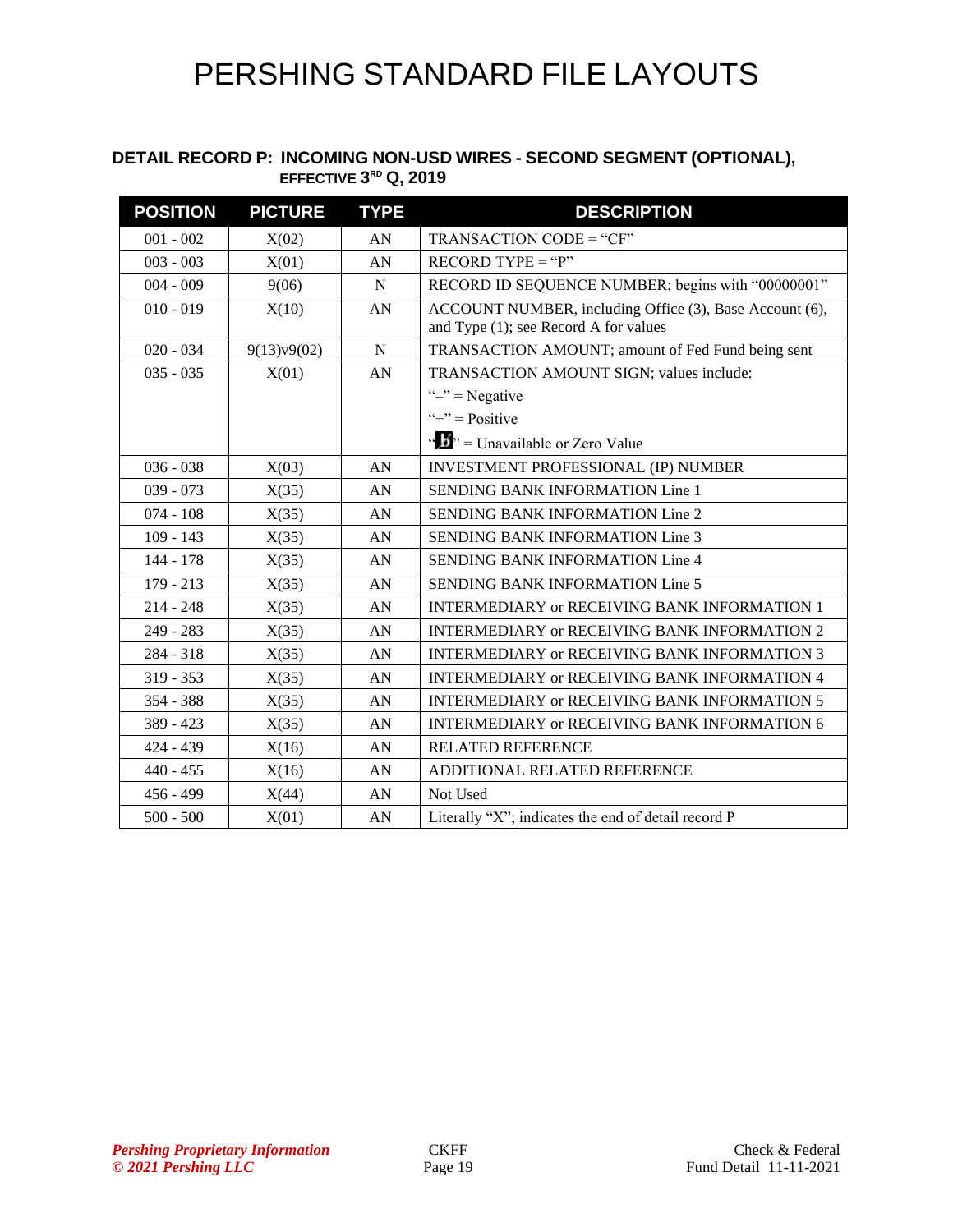#### **DETAIL RECORD Q: INCOMING NON-USD WIRES - THIRD SEGMENT (OPTIONAL), EFFECTIVE 3 RD Q, 2019**

| <b>POSITION</b> | <b>PICTURE</b> | <b>TYPE</b> | <b>DESCRIPTION</b>                                                                               |
|-----------------|----------------|-------------|--------------------------------------------------------------------------------------------------|
| $001 - 002$     | X(02)          | AN          | TRANSACTION CODE = "CF"                                                                          |
| $003 - 003$     | X(01)          | AN          | $RECORD$ TYPE = "Q"                                                                              |
| $004 - 009$     | 9(06)          | N           | RECORD ID SEQUENCE NUMBER; begins with "00000001"                                                |
| $010 - 019$     | X(10)          | AN          | ACCOUNT NUMBER, including Office (3), Base Account (6),<br>and Type (1); see Record A for values |
| $020 - 034$     | 9(13)v9(02)    | N           | TRANSACTION AMOUNT; amount of Fed Fund being sent                                                |
| $035 - 035$     | X(01)          | AN          | TRANSACTION AMOUNT SIGN; values include:                                                         |
|                 |                |             | " $-$ " = Negative                                                                               |
|                 |                |             | "+" = $Positive$                                                                                 |
|                 |                |             | " $\frac{1}{2}$ " = Unavailable or Zero Value                                                    |
| $036 - 038$     | X(03)          | AN          | INVESTMENT PROFESSIONAL (IP) NUMBER                                                              |
| $039 - 043$     | X(05)          | AN          | Not Used                                                                                         |
| $044 - 078$     | X(35)          | AN          | <b>ORDERING PARTY INFORMATION Line 1</b>                                                         |
| $079 - 113$     | X(35)          | AN          | <b>ORDERING PARTY INFORMATION Line 2</b>                                                         |
| $114 - 148$     | X(35)          | AN          | <b>ORDERING PARTY INFORMATION Line 3</b>                                                         |
| 149 - 183       | X(35)          | AN          | <b>ORDERING PARTY INFORMATION Line 4</b>                                                         |
| $184 - 218$     | X(35)          | AN          | <b>ORDERING PARTY INFORMATION Line 5</b>                                                         |
| $219 - 253$     | X(35)          | AN          | ACCOUNT WITH INSTITUTION Line 1                                                                  |
| $254 - 288$     | X(35)          | AN          | ACCOUNT WITH INSTITUTION Line 2                                                                  |
| 289 - 323       | X(35)          | AN          | <b>ACCOUNT WITH INSTITUTION Line 3</b>                                                           |
| 324 - 358       | X(35)          | AN          | ACCOUNT WITH INSTITUTION Line 4                                                                  |
| $359 - 393$     | X(35)          | AN          | ACCOUNT WITH INSTITUTION Line 5                                                                  |
| 394 - 499       | X(106)         | AN          | Not Used                                                                                         |
| $500 - 500$     | X(01)          | AN          | Literally "X"; indicates the end of detail record Q                                              |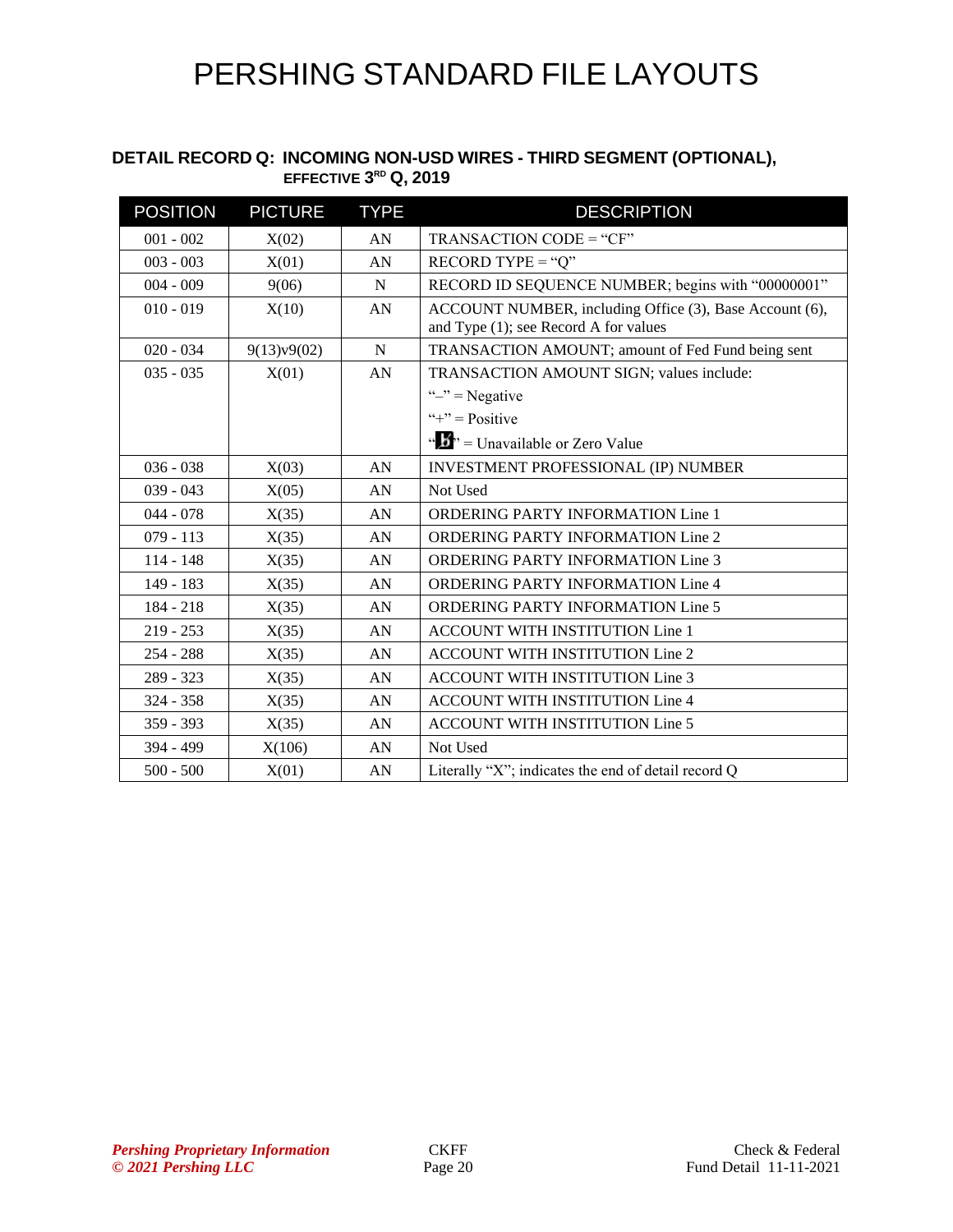#### **DETAIL RECORD R: INCOMING NON-USD WIRES - FOURTH SEGMENT (OPTIONAL), EFFECTIVE 3 RD Q, 2019**

| <b>POSITION</b> | <b>PICTURE</b> | <b>TYPE</b> | <b>DESCRIPTION</b>                                                                               |
|-----------------|----------------|-------------|--------------------------------------------------------------------------------------------------|
| $001 - 002$     | X(02)          | AN          | TRANSACTION CODE = "CF"                                                                          |
| $003 - 003$     | X(01)          | AN          | $RECORD TYPE = "R"$                                                                              |
| $004 - 009$     | 9(06)          | $\mathbf N$ | RECORD ID SEQUENCE NUMBER; begins with "00000001"                                                |
| $010 - 019$     | X(10)          | AN          | ACCOUNT NUMBER, including Office (3), Base Account (6),<br>and Type (1); see Record A for values |
| $020 - 034$     | 9(13)v9(02)    | $\mathbf N$ | TRANSACTION AMOUNT; amount of Fed Fund being sent                                                |
| $035 - 035$     | X(01)          | AN          | TRANSACTION AMOUNT SIGN; values include:                                                         |
|                 |                |             | " $-$ " = Negative                                                                               |
|                 |                |             | "+" = $Positive$                                                                                 |
|                 |                |             | " $\mathbf{F}$ " = Unavailable or Zero Value                                                     |
| $036 - 038$     | X(03)          | AN          | <b>INVESTMENT PROFESSIONAL (IP) NUMBER</b>                                                       |
| $039 - 073$     | X(35)          | AN          | REMITTANCE INFORMATION Line 1                                                                    |
| $074 - 108$     | X(35)          | AN          | REMITTANCE INFORMATION Line 2                                                                    |
| $109 - 143$     | X(35)          | AN          | REMITTANCE INFORMATION Line 3                                                                    |
| 144 - 178       | X(35)          | AN          | REMITTANCE INFORMATION Line 4                                                                    |
| $179 - 213$     | X(35)          | AN          | ORDERING INSTITUTION INFORMATION Line 1                                                          |
| $214 - 248$     | X(35)          | AN          | ORDERING INSTITUTION INFORMATION Line 2                                                          |
| 249 - 283       | X(35)          | AN          | ORDERING INSTITUTION INFORMATION Line 3                                                          |
| 284 - 318       | X(35)          | AN          | ORDERING INSTITUTION INFORMATION Line 4                                                          |
| $319 - 353$     | X(35)          | AN          | ORDERING INSTITUTION INFORMATION Line 5                                                          |
| 354 - 388       | X(35)          | AN          | SENDER'S CORRESPONDENT BANK Line 1                                                               |
| 389 - 423       | X(35)          | AN          | SENDER'S CORRESPONDENT BANK Line 2                                                               |
| $424 - 458$     | X(35)          | AN          | SENDER'S CORRESPONDENT BANK Line 3                                                               |
| $459 - 493$     | X(35)          | AN          | SENDER'S CORRESPONDENT BANK Line 4                                                               |
| 494 - 499       | X(06)          | AN          | Not Used                                                                                         |
| $500 - 500$     | X(01)          | AN          | Literally "X"; indicates the end of detail record R                                              |